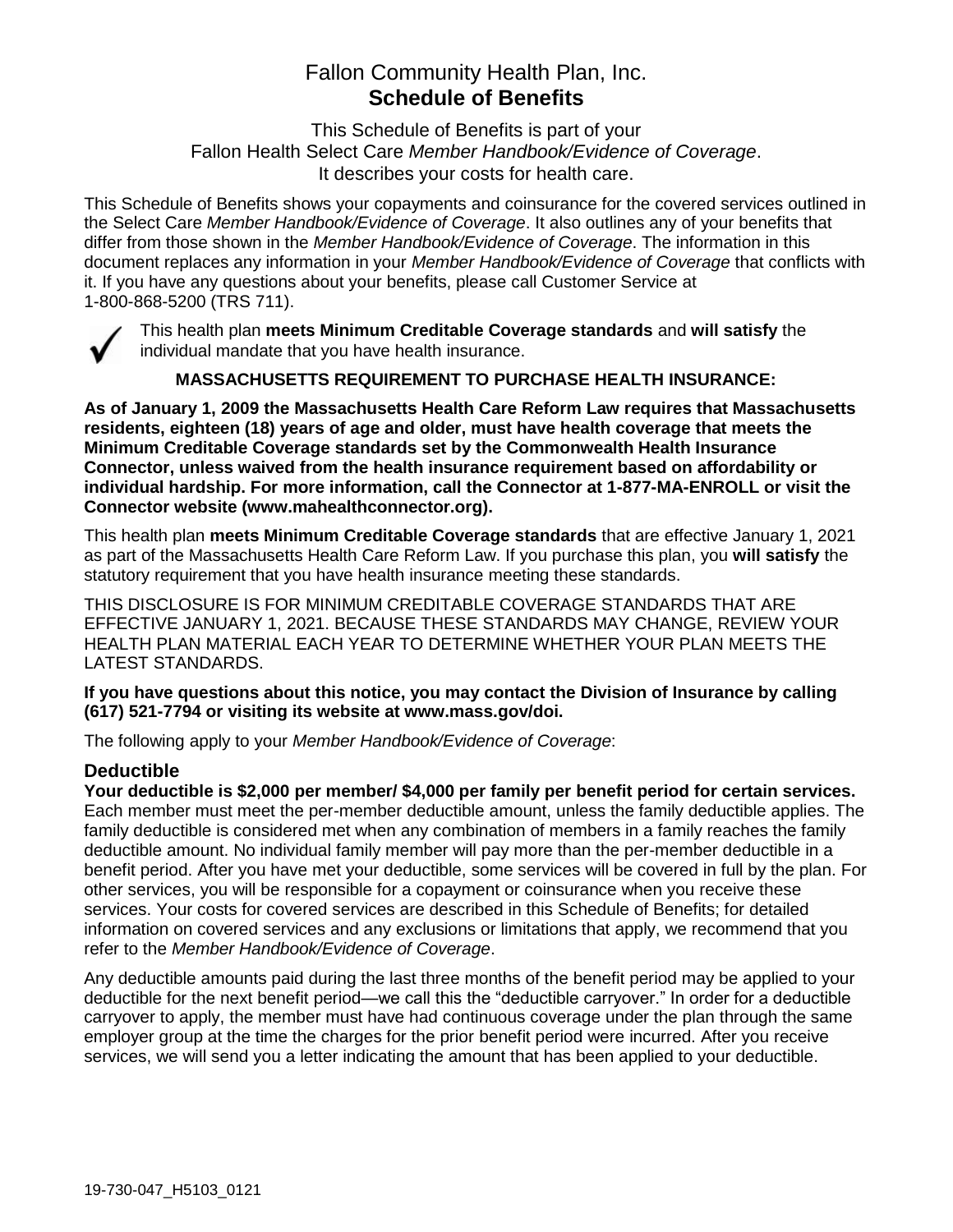#### **Out-of-pocket maximum**

There is a limit to your out-of-pocket costs each benefit period. This is called your out-of-pocket maximum. The out-of-pocket maximum includes your deductible, coinsurance and copayments you pay. It does not include your plan premium. **Your out-of-pocket maximum is \$8,550 per member or \$17,100 per family**. Each member must meet the per-member out-of-pocket maximum, unless the family out-of-pocket maximum applies. The family out-of-pocket maximum is considered met when any combination of members in a family reaches the family out-of-pocket maximum. Please note that once any one member in a family accumulates **\$8,550** in out-of-pocket costs, that family member's out-ofpocket maximum is considered met, and that family member will have no additional out-of-pocket costs for the remainder of the benefit period.

#### **Domestic partner coverage**

You may include a domestic partner and his/her dependents under your family coverage. A domestic partner is defined as a partner of the same or opposite sex whom you have registered with your employer for eligibility for benefits, and have included under your family coverage for health insurance.

#### **It Fits! ™ benefit**

Your contract includes coverage for services provided under the It Fits! ™ program to a maximum of \$150.

#### **SmartShopper program**

Your contract includes coverage for services provided under the SmartShopper program. Please go to the Fallon Health website at www.fallonhealth.org and visit the member portal for details.

#### **Covered services**

The following chart shows your costs for covered services. These costs apply to the services in the **Description of benefits** section of your *Member Handbook/Evidence of Coverage*. In summary, your responsibilities are as follows: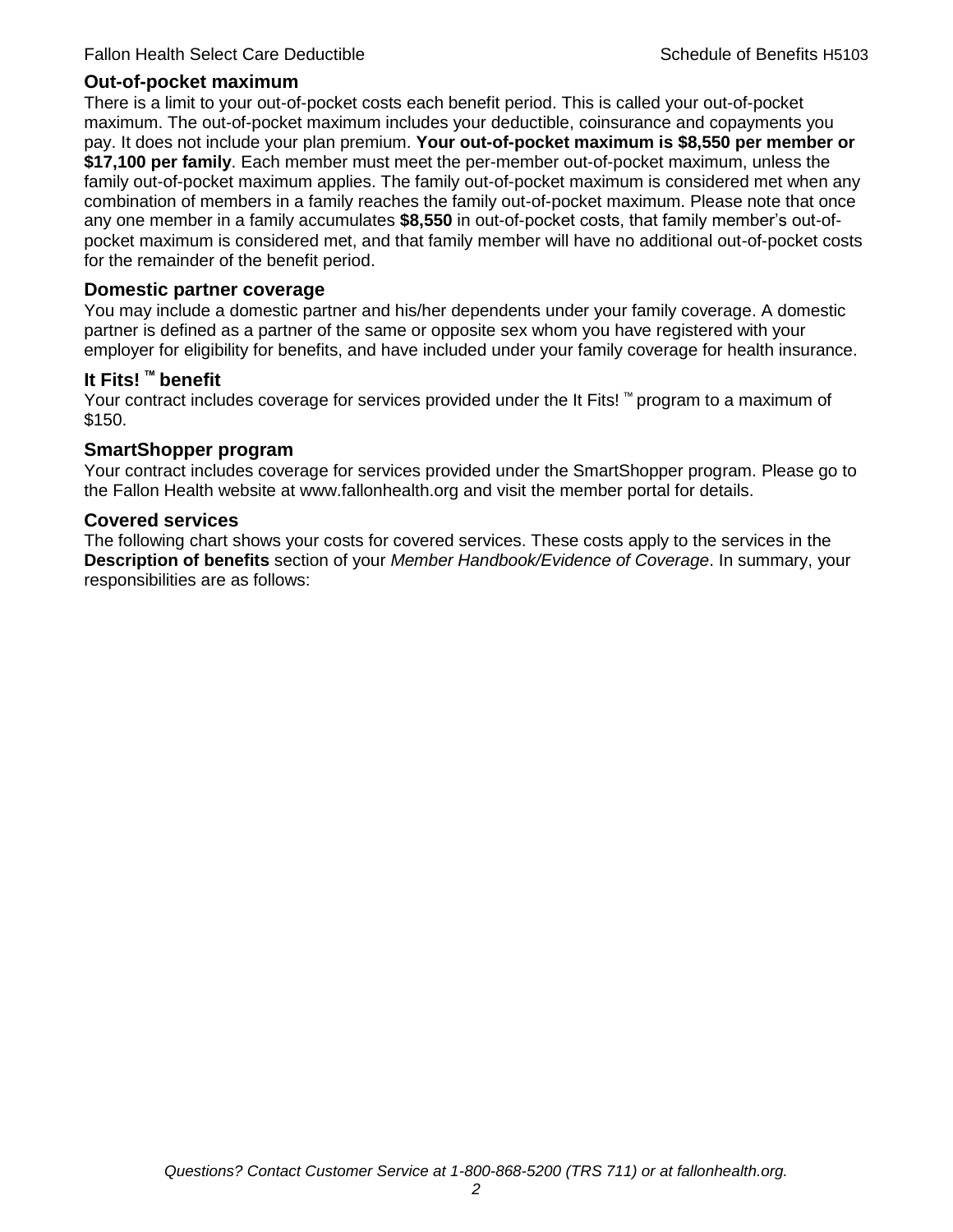|    | <b>Covered services</b>                                                                                                                                                | <b>Benefits</b>                                   |  |  |
|----|------------------------------------------------------------------------------------------------------------------------------------------------------------------------|---------------------------------------------------|--|--|
|    | <b>Ambulance services</b>                                                                                                                                              |                                                   |  |  |
|    | 1. Ambulance transportation for an emergency                                                                                                                           | Covered in full after you<br>meet your deductible |  |  |
|    | 2. Ambulance transportation for non-emergency situations, when<br>medically necessary                                                                                  | Covered in full after you<br>meet your deductible |  |  |
|    | <b>Autism services</b>                                                                                                                                                 |                                                   |  |  |
|    | Prior authorization required                                                                                                                                           |                                                   |  |  |
| 1. | Habilitative and rehabilitative care                                                                                                                                   | \$25 copayment per visit                          |  |  |
|    | 2. Applied behavior analysis when supervised by a board certified<br>behavioral analyst                                                                                | Covered in full                                   |  |  |
|    | 3. Therapeutic care, services including speech, physical and<br>occupational therapy                                                                                   | \$25 copayment per visit                          |  |  |
|    | Durable medical equipment and prosthetic/orthotic devices                                                                                                              |                                                   |  |  |
|    | Referral and prior authorization required for most services                                                                                                            |                                                   |  |  |
| 1. | The purchase or rental of durable medical equipment and<br>prosthetic/orthotic devices (including the fitting, preparing, repairing<br>and modifying of the appliance) | 20% coinsurance                                   |  |  |
|    | 2. Scalp hair prosthesis (wigs) for individuals who have suffered hair                                                                                                 | 20% coinsurance                                   |  |  |
|    | loss as a result of the treatment of any form of cancer or leukemia.                                                                                                   |                                                   |  |  |
|    | Coverage is provided for one scalp hair prosthetic (wig) per                                                                                                           |                                                   |  |  |
|    | member per benefit period when the prosthesis is determined to be<br>medically necessary by a plan physician and the plan.                                             |                                                   |  |  |
|    |                                                                                                                                                                        |                                                   |  |  |
|    | 3. Breast prosthesis that is medically necessary after a covered<br>reconstructive surgery following a mastectomy                                                      | 20% coinsurance                                   |  |  |
| 4. | Prosthetic limbs which replace, in whole or in part, an arm or leg                                                                                                     | 20% coinsurance                                   |  |  |
| 5. | Insulin pump and insulin pump supplies                                                                                                                                 | Covered in full                                   |  |  |
| 6. | <b>Breast pumps</b>                                                                                                                                                    | Covered in full                                   |  |  |
| 7. | Up to \$2,000 per ear for hearing aid device only, every 36 months                                                                                                     | 20% coinsurance                                   |  |  |
|    | (must be 21 years of age or younger)                                                                                                                                   |                                                   |  |  |
|    | Related services and supplies for hearing aids (not subject to<br>the \$2,000 limit)                                                                                   |                                                   |  |  |
|    |                                                                                                                                                                        |                                                   |  |  |
|    | 8. Medical and surgical supplies                                                                                                                                       | Covered in full after you<br>meet your deductible |  |  |
|    |                                                                                                                                                                        |                                                   |  |  |
|    | <b>Emergency and urgent care</b><br>1. Emergency room visits                                                                                                           | \$500 copayment per visit                         |  |  |
|    |                                                                                                                                                                        | after you meet your                               |  |  |
|    |                                                                                                                                                                        | deductible                                        |  |  |
| 2. | Emergency room visits when you are admitted to an observation                                                                                                          | Covered in full after you                         |  |  |
|    | room                                                                                                                                                                   | meet your deductible                              |  |  |
| 3. | Urgent care visits in a doctor's office or at an urgent care facility                                                                                                  | \$25 copayment per visit                          |  |  |
| 4. | Emergency prescription medication provided out of the Select Care                                                                                                      | Tier 1: \$5 copayment                             |  |  |
|    | service area as part of an approved emergency treatment                                                                                                                | Tier 2: \$25 copayment                            |  |  |
|    |                                                                                                                                                                        | Tier 3: \$40 copayment<br>Tier 4: \$250 copayment |  |  |
|    |                                                                                                                                                                        | for up to a 14-day supply                         |  |  |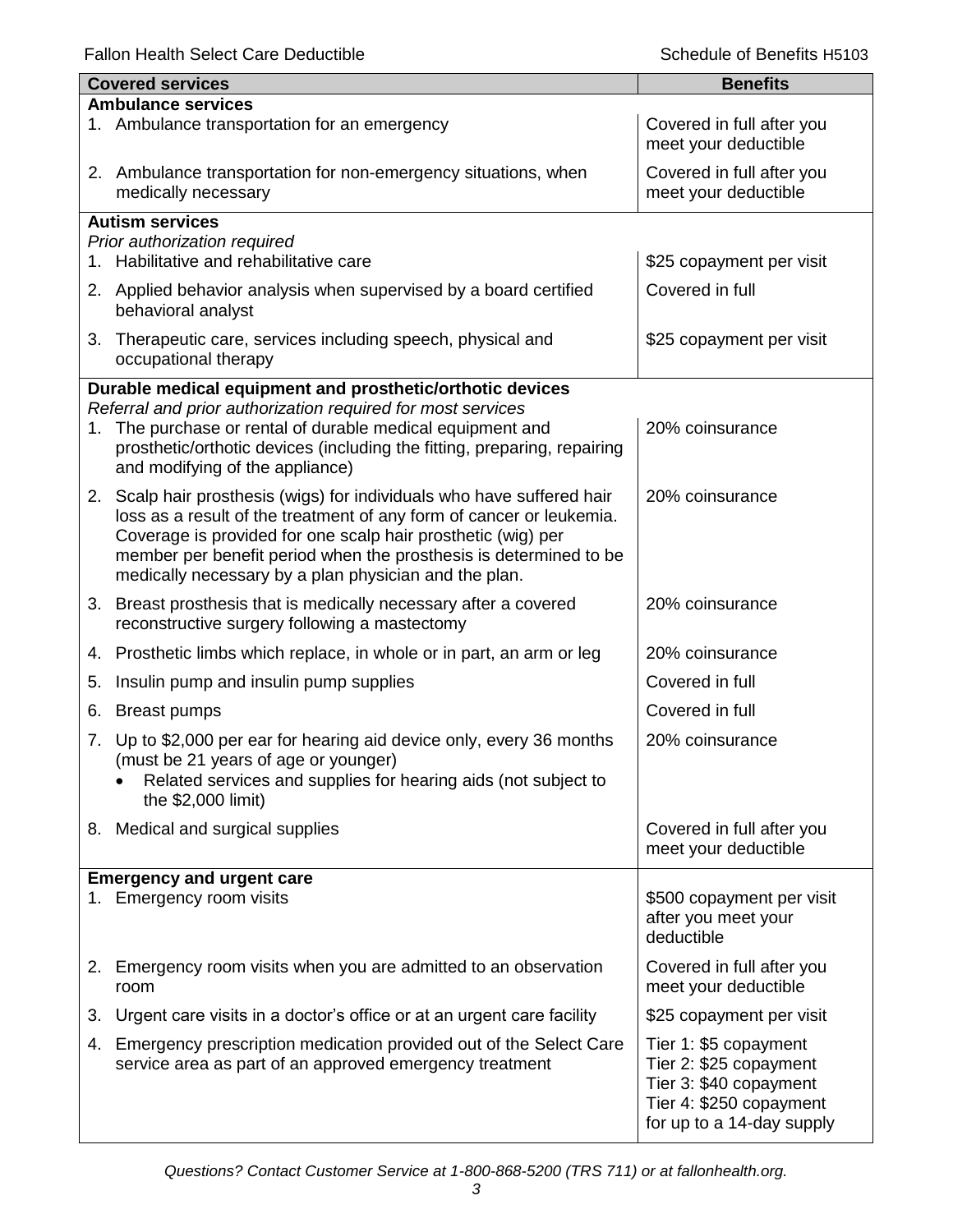| <b>Covered services</b>                                                                                                                                                                                                                                                                                                                                                                                                         | <b>Benefits</b>                                                       |  |  |
|---------------------------------------------------------------------------------------------------------------------------------------------------------------------------------------------------------------------------------------------------------------------------------------------------------------------------------------------------------------------------------------------------------------------------------|-----------------------------------------------------------------------|--|--|
| Emergency and urgent care, continued                                                                                                                                                                                                                                                                                                                                                                                            |                                                                       |  |  |
| Telemedicine visits with physicians through Teladoc. Visits are<br>5.<br>performed by phone, video, or mobile app.                                                                                                                                                                                                                                                                                                              | \$5 copayment per visit                                               |  |  |
| Enteral formulas and low protein foods<br>Referral and prior authorization required for enteral formulas<br>1. Enteral formulas, upon a physician's written order, for home use in<br>the treatment of malabsorption caused by Crohn's disease,<br>ulcerative colitis, gastroesophageal reflux, gastrointestinal motility,<br>chronic intestinal pseudo-obstruction, and inherited diseases of<br>amino acids and organic acids | Covered in full after you<br>meet your deductible                     |  |  |
| 2. Food products that have been modified to be low in protein for<br>individuals with inherited diseases of amino acids and organic<br>acids. You may be required to purchase these products over the<br>counter and submit claims to the plan for reimbursement.                                                                                                                                                               | Covered in full after you<br>meet your deductible                     |  |  |
| Home health care services<br>Prior authorization required                                                                                                                                                                                                                                                                                                                                                                       |                                                                       |  |  |
| 1. Part-time or intermittent skilled nursing care and physical therapy<br>provided in your home by a home health agency                                                                                                                                                                                                                                                                                                         | Covered in full after you<br>meet your deductible                     |  |  |
| 2. Additional services and supplies that are determined to be a<br>medically necessary component of skilled nursing care and<br>physical therapy                                                                                                                                                                                                                                                                                | Covered in full after you<br>meet your deductible                     |  |  |
| 3. Home dialysis services and non-durable medical supplies                                                                                                                                                                                                                                                                                                                                                                      | Covered in full after you<br>meet your deductible                     |  |  |
| <b>Hospice care services</b><br>Referral and prior authorization required                                                                                                                                                                                                                                                                                                                                                       | Covered in full after you                                             |  |  |
|                                                                                                                                                                                                                                                                                                                                                                                                                                 | meet your deductible                                                  |  |  |
| <b>Hospital inpatient services</b><br>Referral and prior authorization required<br>Inpatient hospital services including room and board in a<br>1.<br>semiprivate room and the services and supplies that would<br>ordinarily be furnished to you while you are an inpatient                                                                                                                                                    | \$750 copayment per<br>admission after you meet<br>your deductible    |  |  |
| Infertility/assisted reproductive technology (art) services*                                                                                                                                                                                                                                                                                                                                                                    |                                                                       |  |  |
| Referral and prior authorization required (unless provided by a Reliant Medical Group specialist and<br>you have a Reliant Medical Group PCP)                                                                                                                                                                                                                                                                                   |                                                                       |  |  |
| Office visits for the consultation, evaluation and diagnosis of fertility                                                                                                                                                                                                                                                                                                                                                       | \$25 copayment per visit with<br>a PCP and certain other<br>providers |  |  |
|                                                                                                                                                                                                                                                                                                                                                                                                                                 | \$35 copayment per visit with<br>a specialist                         |  |  |
| Diagnostic laboratory services<br>2.                                                                                                                                                                                                                                                                                                                                                                                            | Covered in full                                                       |  |  |
| Diagnostic X-ray services<br>3.                                                                                                                                                                                                                                                                                                                                                                                                 | \$35 copayment                                                        |  |  |
| Artificial insemination, such as intrauterine insemination (IUI)<br>4.                                                                                                                                                                                                                                                                                                                                                          | Covered in full after you<br>meet your deductible                     |  |  |
|                                                                                                                                                                                                                                                                                                                                                                                                                                 |                                                                       |  |  |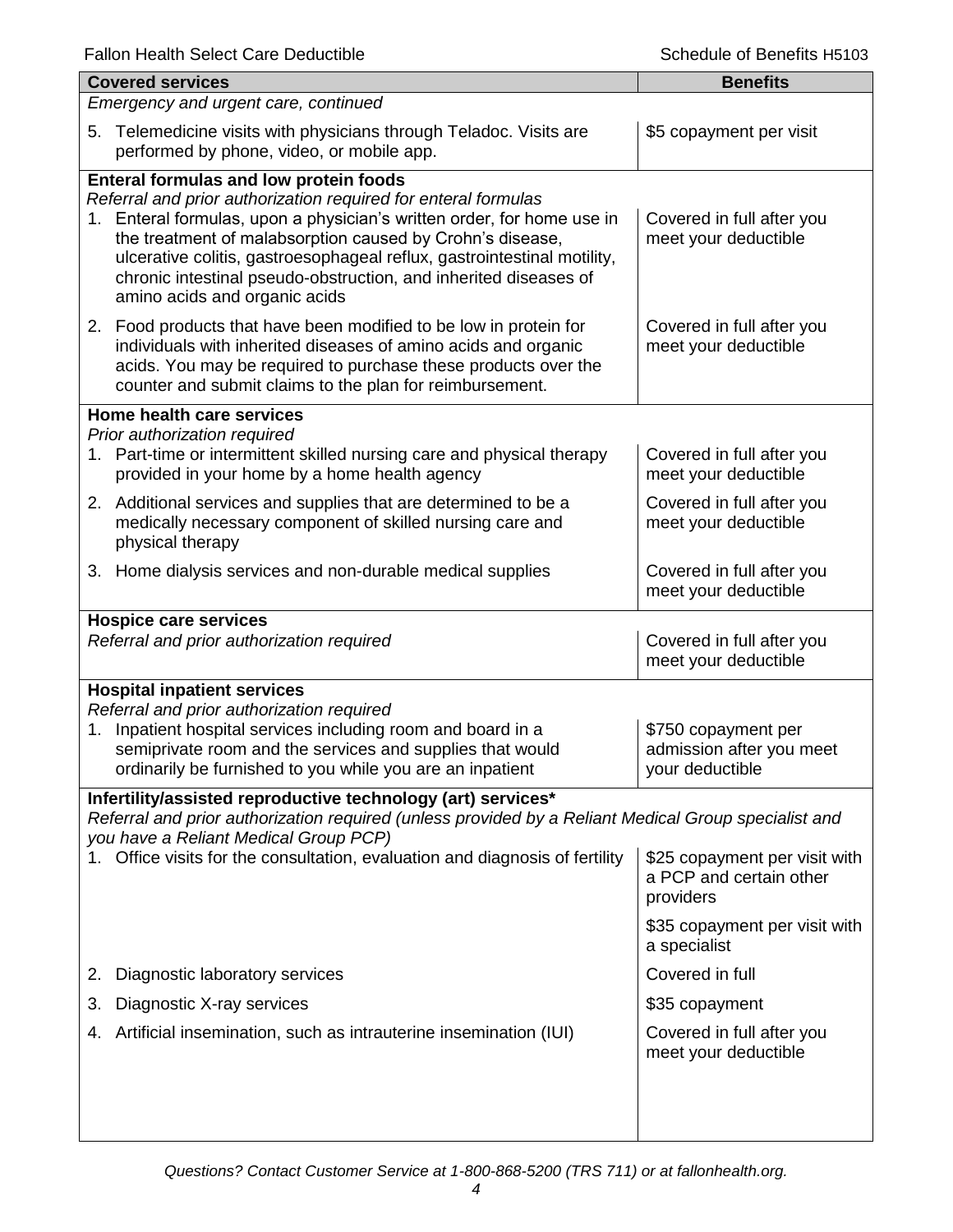| i alion i icalin ocicci oarc Dcuuciloic                                                                                                                                                                                                                                                                                                                                                                                                                                                                                                                                                                                                                                                                                                                                                                                                                                                                                                                                                                                                                                                                                                        | פטופונוס וואסומט וואכ                                              |  |  |
|------------------------------------------------------------------------------------------------------------------------------------------------------------------------------------------------------------------------------------------------------------------------------------------------------------------------------------------------------------------------------------------------------------------------------------------------------------------------------------------------------------------------------------------------------------------------------------------------------------------------------------------------------------------------------------------------------------------------------------------------------------------------------------------------------------------------------------------------------------------------------------------------------------------------------------------------------------------------------------------------------------------------------------------------------------------------------------------------------------------------------------------------|--------------------------------------------------------------------|--|--|
| <b>Covered services</b>                                                                                                                                                                                                                                                                                                                                                                                                                                                                                                                                                                                                                                                                                                                                                                                                                                                                                                                                                                                                                                                                                                                        | <b>Benefits</b>                                                    |  |  |
| Infertility/assisted reproductive technology (art) services*, continued                                                                                                                                                                                                                                                                                                                                                                                                                                                                                                                                                                                                                                                                                                                                                                                                                                                                                                                                                                                                                                                                        |                                                                    |  |  |
| 5. Assisted reproductive technologies* except for those services listed<br>below                                                                                                                                                                                                                                                                                                                                                                                                                                                                                                                                                                                                                                                                                                                                                                                                                                                                                                                                                                                                                                                               | Covered in full after you<br>meet your deductible                  |  |  |
| Assisted reproductive technologies for:<br>6.<br>In vitro fertilization (IVF-ET)<br>Gamete intrafallopian transfer (GIFT)<br>$\bullet$<br>Zygote intrafallopian transfer (ZIFT)                                                                                                                                                                                                                                                                                                                                                                                                                                                                                                                                                                                                                                                                                                                                                                                                                                                                                                                                                                | \$250 copayment per<br>procedure after you meet<br>your deductible |  |  |
| 7. Sperm, egg, and/or inseminated egg procurement, assisted<br>hatching, cryopreservation, processing and banking for plan<br>members in active infertility treatment to the extent that such costs<br>are not covered by the donor's insurer                                                                                                                                                                                                                                                                                                                                                                                                                                                                                                                                                                                                                                                                                                                                                                                                                                                                                                  | Covered in full after you<br>meet your deductible                  |  |  |
| * See the Description of benefits section of your Member Handbook/<br>Evidence of Coverage for a list of covered infertility/ART services.                                                                                                                                                                                                                                                                                                                                                                                                                                                                                                                                                                                                                                                                                                                                                                                                                                                                                                                                                                                                     |                                                                    |  |  |
| <b>Maternity services</b><br>1. Obstetrical services including prenatal, childbirth, postnatal and<br>postpartum care                                                                                                                                                                                                                                                                                                                                                                                                                                                                                                                                                                                                                                                                                                                                                                                                                                                                                                                                                                                                                          | Prenatal: \$25 copayment<br>(first visit only)                     |  |  |
|                                                                                                                                                                                                                                                                                                                                                                                                                                                                                                                                                                                                                                                                                                                                                                                                                                                                                                                                                                                                                                                                                                                                                | Postnatal: \$25 copayment<br>per visit                             |  |  |
| 2. Inpatient maternity and newborn child care for a minimum of 48<br>hours of care following a vaginal delivery, or 96 hours of care<br>following a Caesarean section delivery, including charges for the<br>following services when provided during an inpatient maternity<br>admission: childbirth, nursery charges, circumcision, routine<br>examination, hearing screening and medically necessary<br>treatments of congenital defects, birth abnormalities or premature<br>birth. The covered length of stay may be reduced if the mother and<br>the attending physician agree upon an earlier discharge. If you or<br>your newborn are discharged earlier, you are covered for home<br>visits, parent education, assistance and training in breast or bottle<br>feeding and the performance of any necessary and appropriate<br>clinical tests; provided, however that the first home visit shall be<br>conducted by a registered nurse, physician or certified nurse<br>midwife; and provided further, that any subsequent home visit<br>determined to be clinically necessary shall be provided by a<br>licensed health care provider. | \$750 copayment per<br>admission after you meet<br>your deductible |  |  |
| (Fallon Health members are eligible for childbirth classes (refresher class<br>or siblings class))                                                                                                                                                                                                                                                                                                                                                                                                                                                                                                                                                                                                                                                                                                                                                                                                                                                                                                                                                                                                                                             | Covered in full through<br>member reimbursement                    |  |  |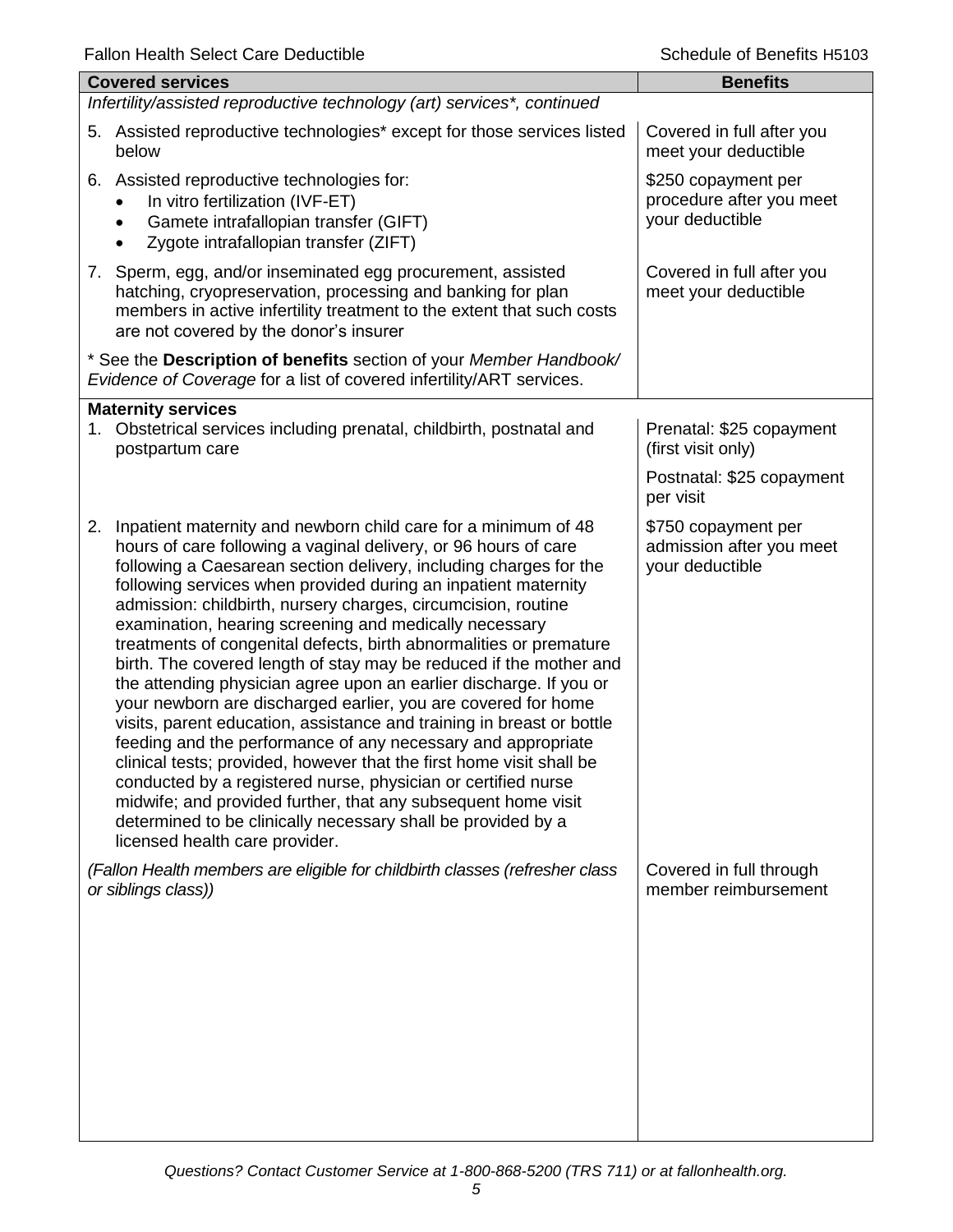| <b>Covered services</b> |                                                                                                                                                                                                                                                                                                                                                            | <b>Benefits</b>          |
|-------------------------|------------------------------------------------------------------------------------------------------------------------------------------------------------------------------------------------------------------------------------------------------------------------------------------------------------------------------------------------------------|--------------------------|
|                         | Mental health and substance use services                                                                                                                                                                                                                                                                                                                   |                          |
|                         | Inpatient services<br>Prior authorization required                                                                                                                                                                                                                                                                                                         |                          |
|                         | 1. Inpatient hospital care for as many days as your condition requires,<br>including room and board and the services and supplies that would<br>ordinarily be furnished to you while you are an inpatient. These<br>include, but are not limited to, individual, family and group therapy,<br>pharmacological therapy, and diagnostic laboratory services. | Covered in full          |
|                         | Note: Prior authorization will not be required for behavioral health<br>inpatient admission immediately following an emergency room visit.                                                                                                                                                                                                                 |                          |
|                         | Intermediate services                                                                                                                                                                                                                                                                                                                                      |                          |
|                         | Prior authorization required<br>Intermediate services include but are not limited to:<br>1. Acute and other residential treatment-Mental health services<br>provided in a 24-hour setting therapeutic environments                                                                                                                                         | Covered in full          |
|                         | 2. Clinically managed detoxification services-24 hour, 7 days a week,<br>clinically managed de-tox services in a licensed non-hospital setting<br>that include 24 hour per day supervision                                                                                                                                                                 | Covered in full          |
|                         | 3. Partial Hospitalization: Short-term day/evening mental health<br>programming available 5 to 7 days per week                                                                                                                                                                                                                                             | \$25 copayment per visit |
|                         | 4. Intensive outpatient programs: Multimodal, inter-disciplinary,<br>structured behavioral health treatment provided 2-3 hours per day,<br>multiple days per week                                                                                                                                                                                          | \$25 copayment per visit |
|                         | 5. Day treatment: Program encompasses some portion of the day or<br>week rather than a weekly visit                                                                                                                                                                                                                                                        | \$25 copayment per visit |
|                         | 6. Crisis Stabilization: Short-term psychiatric treatment in a structured,<br>community based therapeutic environments                                                                                                                                                                                                                                     | \$25 copayment per visit |
|                         | 7. In-home therapy services                                                                                                                                                                                                                                                                                                                                | \$25 copayment per visit |
|                         | Intermediate services for children and adolescents under the age of 19<br>1. Community-based acute treatment                                                                                                                                                                                                                                               | Covered in full          |
| 2.                      | Intensive community-based treatment                                                                                                                                                                                                                                                                                                                        | Covered in full          |
| 3.                      | Intensive Care Coordination                                                                                                                                                                                                                                                                                                                                | Covered in full          |
| 4.                      | Family Stabilization Team (also referred to as In-Home Therapy)                                                                                                                                                                                                                                                                                            | Covered in full          |
| 5.                      | <b>In-home Behavioral Services</b>                                                                                                                                                                                                                                                                                                                         | Covered in full          |
| 6.                      | Mobile Crisis Intervention (service available up to seven days).<br>Prior authorization not required.                                                                                                                                                                                                                                                      | Covered in full          |
| 7.                      | Family support and training                                                                                                                                                                                                                                                                                                                                | Covered in full          |
| 8.                      | Therapeutic mentoring services                                                                                                                                                                                                                                                                                                                             | Covered in full          |
| 1.                      | <b>Outpatient services</b><br>Outpatient office visits, including individual, group or family therapy.                                                                                                                                                                                                                                                     | \$25 copayment per visit |
| 2.                      | Psychopharmacological services, such as visits with a physician to<br>review, monitor and adjust the levels of prescription medication to<br>treat a mental condition. Prior authorization required.                                                                                                                                                       | \$25 copayment per visit |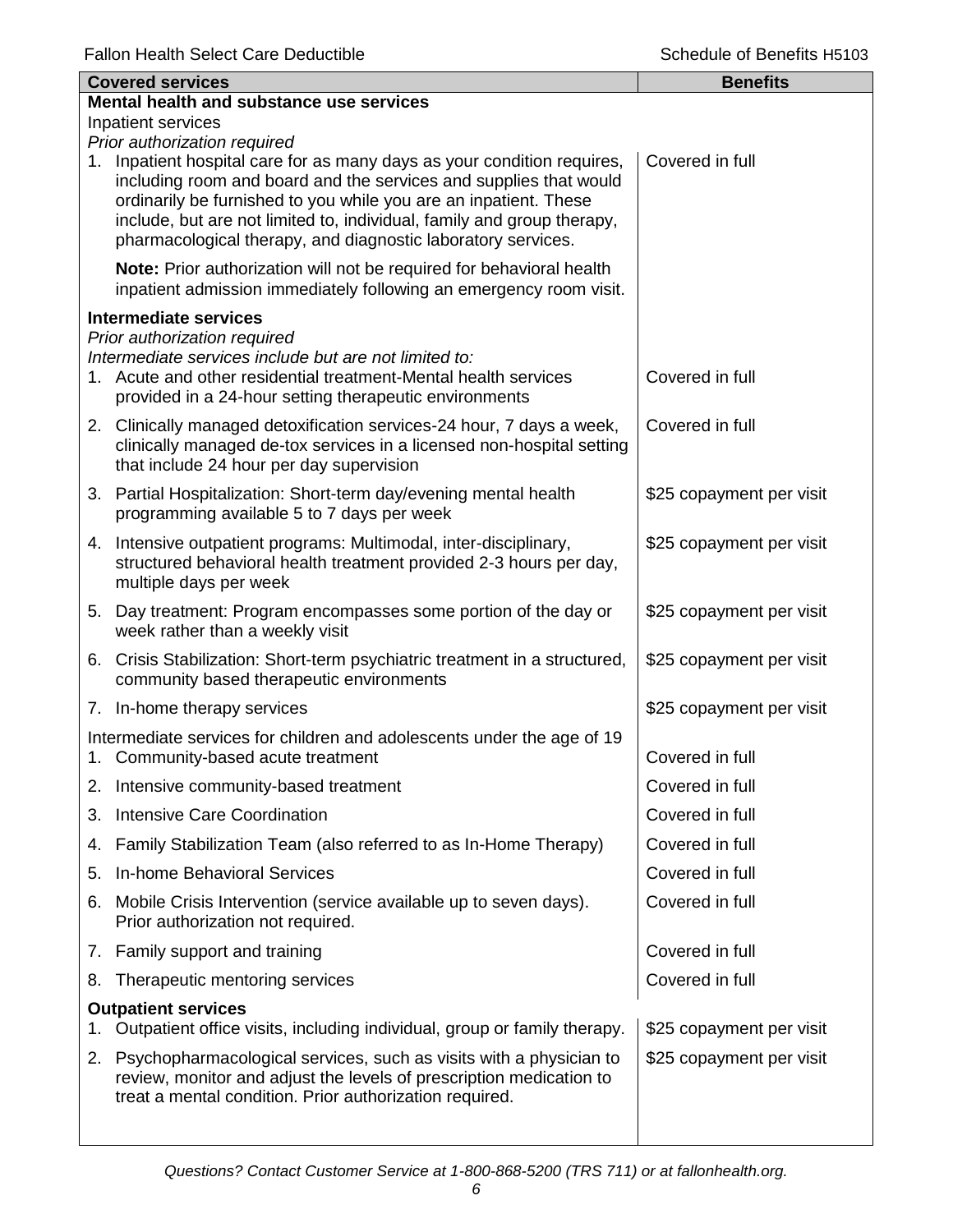|                                                                                                                                                                                                                                                                                                                                                                                            | <b>Covered services</b>                                                                                                                                                                                                                                        | <b>Benefits</b>                                                                                           |  |  |
|--------------------------------------------------------------------------------------------------------------------------------------------------------------------------------------------------------------------------------------------------------------------------------------------------------------------------------------------------------------------------------------------|----------------------------------------------------------------------------------------------------------------------------------------------------------------------------------------------------------------------------------------------------------------|-----------------------------------------------------------------------------------------------------------|--|--|
|                                                                                                                                                                                                                                                                                                                                                                                            | Mental health and substance use services, continued                                                                                                                                                                                                            |                                                                                                           |  |  |
|                                                                                                                                                                                                                                                                                                                                                                                            | 3. Neuropsychological assessment services when medically<br>necessary. Prior authorization required.                                                                                                                                                           | \$25 copayment per visit                                                                                  |  |  |
| Note: Effective for plan years beginning on or after October 1, 2015,<br>Massachusetts state law (Chapter 258 of the Acts of 2014) restricts the<br>circumstances in which insurers may require prior authorization for<br>substance use services. We will not require prior authorization for<br>substance use services in any circumstances where this is not allowed<br>by Chapter 258. |                                                                                                                                                                                                                                                                |                                                                                                           |  |  |
|                                                                                                                                                                                                                                                                                                                                                                                            | Office visits and outpatient services                                                                                                                                                                                                                          |                                                                                                           |  |  |
| 1.                                                                                                                                                                                                                                                                                                                                                                                         | Office visits, to diagnose or treat an illness or an injury<br>Telehealth visits done via a secure, real time Telemedicine<br>$\bullet$<br>platform which is inclusive of both an audio and visual                                                             | \$25 copayment per visit with<br>a PCP and certain other<br>providers                                     |  |  |
|                                                                                                                                                                                                                                                                                                                                                                                            | component.                                                                                                                                                                                                                                                     | \$35 copayment per visit with<br>a specialist                                                             |  |  |
|                                                                                                                                                                                                                                                                                                                                                                                            | 2. A second opinion, upon your request, with another plan provider                                                                                                                                                                                             | \$25 copayment per visit with<br>a PCP and certain other<br>providers                                     |  |  |
|                                                                                                                                                                                                                                                                                                                                                                                            |                                                                                                                                                                                                                                                                | \$35 copayment per visit with<br>a specialist                                                             |  |  |
|                                                                                                                                                                                                                                                                                                                                                                                            | 3. Certain drugs covered under medical benefits, and that are<br>ordered, supplied and administered by a plan provider                                                                                                                                         | Covered in full after you<br>meet your deductible                                                         |  |  |
|                                                                                                                                                                                                                                                                                                                                                                                            | 4. Allergy injections                                                                                                                                                                                                                                          | Covered in full                                                                                           |  |  |
|                                                                                                                                                                                                                                                                                                                                                                                            | 5. Radiation therapy and Chemotherapy                                                                                                                                                                                                                          | Covered in full after you<br>meet your deductible                                                         |  |  |
|                                                                                                                                                                                                                                                                                                                                                                                            | 6. Respiratory therapy                                                                                                                                                                                                                                         | Covered in full after you<br>meet your deductible                                                         |  |  |
|                                                                                                                                                                                                                                                                                                                                                                                            | 7. Hormone replacement services in the doctor's office for<br>perimenopausal or postmenopausal women                                                                                                                                                           | \$25 copayment per visit                                                                                  |  |  |
|                                                                                                                                                                                                                                                                                                                                                                                            | 8. Diagnostic lab services ordered by a plan provider, in relation to a<br>covered office visit                                                                                                                                                                | Covered in full                                                                                           |  |  |
|                                                                                                                                                                                                                                                                                                                                                                                            | 9. Diagnostic X-ray services ordered by a plan provider, in relation to<br>a covered office visit                                                                                                                                                              | \$35 copayment                                                                                            |  |  |
|                                                                                                                                                                                                                                                                                                                                                                                            | 10. Other diagnostic services including but not limited to, EKG,<br>endoscopy, colonoscopy and ultrasound                                                                                                                                                      | Covered in full after you<br>meet your deductible                                                         |  |  |
|                                                                                                                                                                                                                                                                                                                                                                                            | 11. High-tech imaging services, including but not limited to, MRI/MRA,<br>CT/CTA, PET scans and nuclear cardiology imaging. Limited to one<br>copayment per day when performed at the same facility for the<br>same diagnosis. (Prior authorization required.) | \$500 copayment per MRI,<br>CT, PET scan or nuclear<br>cardiology image after you<br>meet your deductible |  |  |
|                                                                                                                                                                                                                                                                                                                                                                                            | 12. Chiropractic services for acute musculoskeletal conditions. The<br>condition must be new or an acute exacerbation of a previous<br>condition. Chiropractic services will be covered as medically<br>necessary                                              | \$35 copayment per visit                                                                                  |  |  |
|                                                                                                                                                                                                                                                                                                                                                                                            | Outpatient lab tests and x-rays<br>$\bullet$                                                                                                                                                                                                                   | See Diagnostic lab, x-ray<br>and high-tech imaging<br>services                                            |  |  |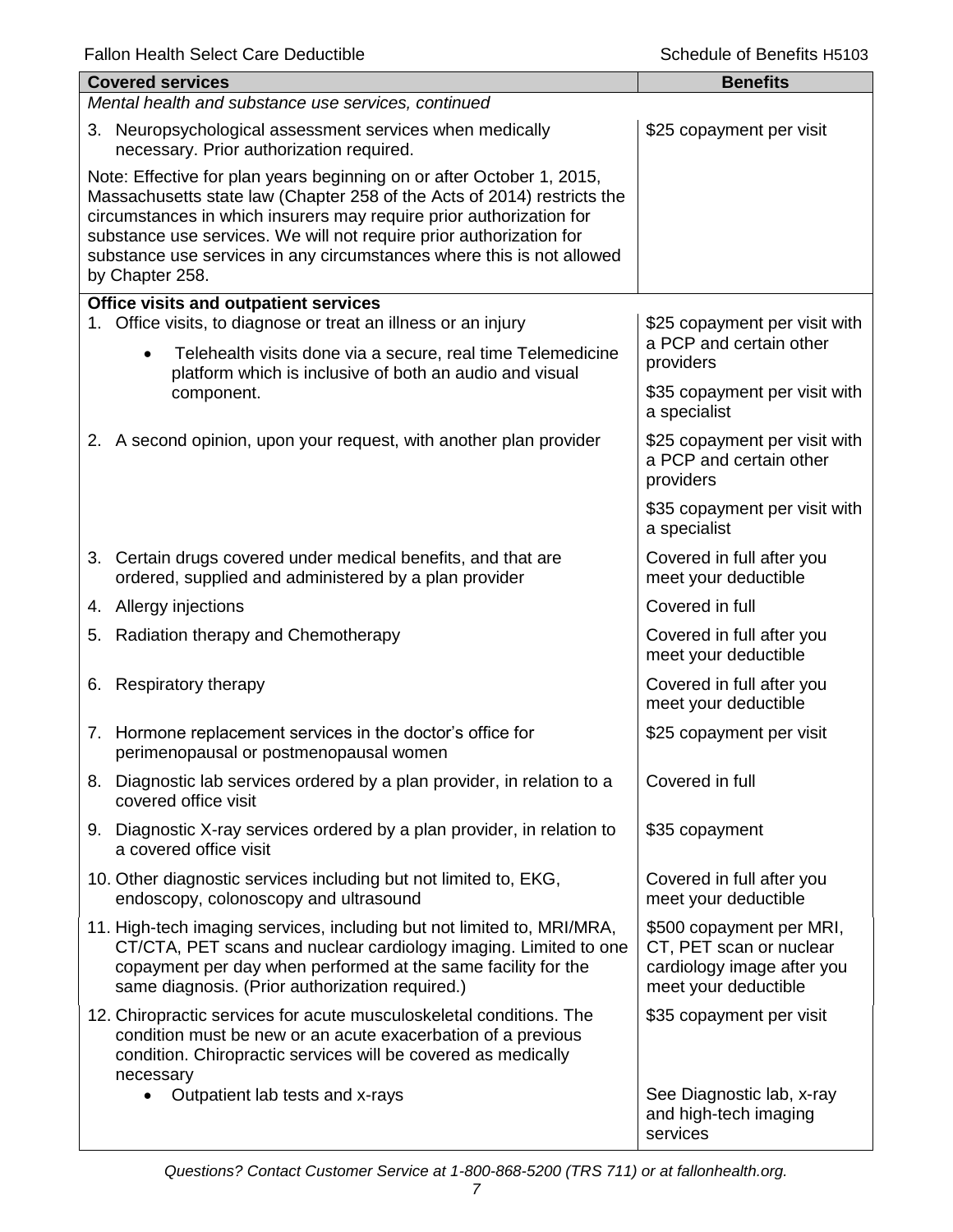|    | <b>Fallon Health Select Care Dequatible</b><br>Scriedule di Berlehis Hotus                                                                                                                                                                                                      |                                                                                                                                                           |  |  |
|----|---------------------------------------------------------------------------------------------------------------------------------------------------------------------------------------------------------------------------------------------------------------------------------|-----------------------------------------------------------------------------------------------------------------------------------------------------------|--|--|
|    | <b>Covered services</b>                                                                                                                                                                                                                                                         | <b>Benefits</b>                                                                                                                                           |  |  |
|    | Office visits and outpatient services, continued                                                                                                                                                                                                                                |                                                                                                                                                           |  |  |
|    | 13. Outpatient renal dialysis at a plan-designated center or continuous<br>ambulatory peritoneal dialysis                                                                                                                                                                       | Covered in full after you<br>meet your deductible                                                                                                         |  |  |
|    | 14. Diabetes outpatient self-management training and education,<br>including medical nutrition therapy, provided by a certified diabetes<br>health care provider                                                                                                                | \$25 copayment per visit                                                                                                                                  |  |  |
|    | 15. Laboratory tests necessary for the diagnosis or treatment of<br>diabetes, including glycosylated hemoglobin, or HbAlc, tests, and<br>urinary/protein/microalbumin and lipid profiles                                                                                        | Covered in full                                                                                                                                           |  |  |
|    | 16. Medical social services provided to assist you in adjustment to your<br>or your family member's illness. This includes assessment,<br>counseling, consultation and assistance in accessing community<br>resources.                                                          | \$25 copayment per visit                                                                                                                                  |  |  |
|    | 17. Outpatient surgery, anesthesia and the medically necessary<br>preoperative and postoperative care related to the surgery                                                                                                                                                    | \$750 copayment per surgery<br>after you meet your<br>deductible when provided in<br>a hospital outpatient, day<br>surgery or ambulatory care<br>facility |  |  |
|    | 18. Visit to a contracted limited service clinic. Services are provided for<br>a variety of common illnesses, including, but not limited to:<br>strep throat<br>ear, eyes, sinus, bladder and bronchial infections<br>minor skin conditions (e.g. sunburn, cold sores)          | \$25 copayment per visit                                                                                                                                  |  |  |
|    | 19. Podiatry care                                                                                                                                                                                                                                                               |                                                                                                                                                           |  |  |
|    | Outpatient lab tests and x-rays                                                                                                                                                                                                                                                 | See Diagnostic lab, x-ray<br>and imaging services                                                                                                         |  |  |
|    | Outpatient surgical services                                                                                                                                                                                                                                                    | See Outpatient surgery                                                                                                                                    |  |  |
|    | Outpatient medical care                                                                                                                                                                                                                                                         | See Office visits                                                                                                                                         |  |  |
| 1. | Oral surgery and related services<br>Referral and prior authorization required (except for extraction of impacted teeth or lingual frenectomy)<br>Removal or exposure of impacted teeth, including both hard and<br>soft tissue impactions, or an evaluation for this procedure | \$35 copayment per visit                                                                                                                                  |  |  |
|    | 2. Surgical treatments of cysts, affecting the teeth or gums, that must<br>be rendered by a plan oral surgeon                                                                                                                                                                   | \$35 copayment per visit                                                                                                                                  |  |  |
| 3. | Treatment of fractures of the jaw bone (mandible) or any facial<br>bone                                                                                                                                                                                                         | \$35 copayment per visit                                                                                                                                  |  |  |
| 4. | Evaluation and surgery for the treatment of temporomandibular joint<br>disorder when a medical condition is diagnosed, or for surgery<br>related to the jaw or any structure connected to the jaw                                                                               | \$35 copayment per visit                                                                                                                                  |  |  |
|    | 5. Extraction of teeth in preparation for radiation treatment of the head<br>or neck                                                                                                                                                                                            | \$35 copayment per visit                                                                                                                                  |  |  |
| 6. | Surgical treatment related to cancer                                                                                                                                                                                                                                            | \$35 copayment per visit                                                                                                                                  |  |  |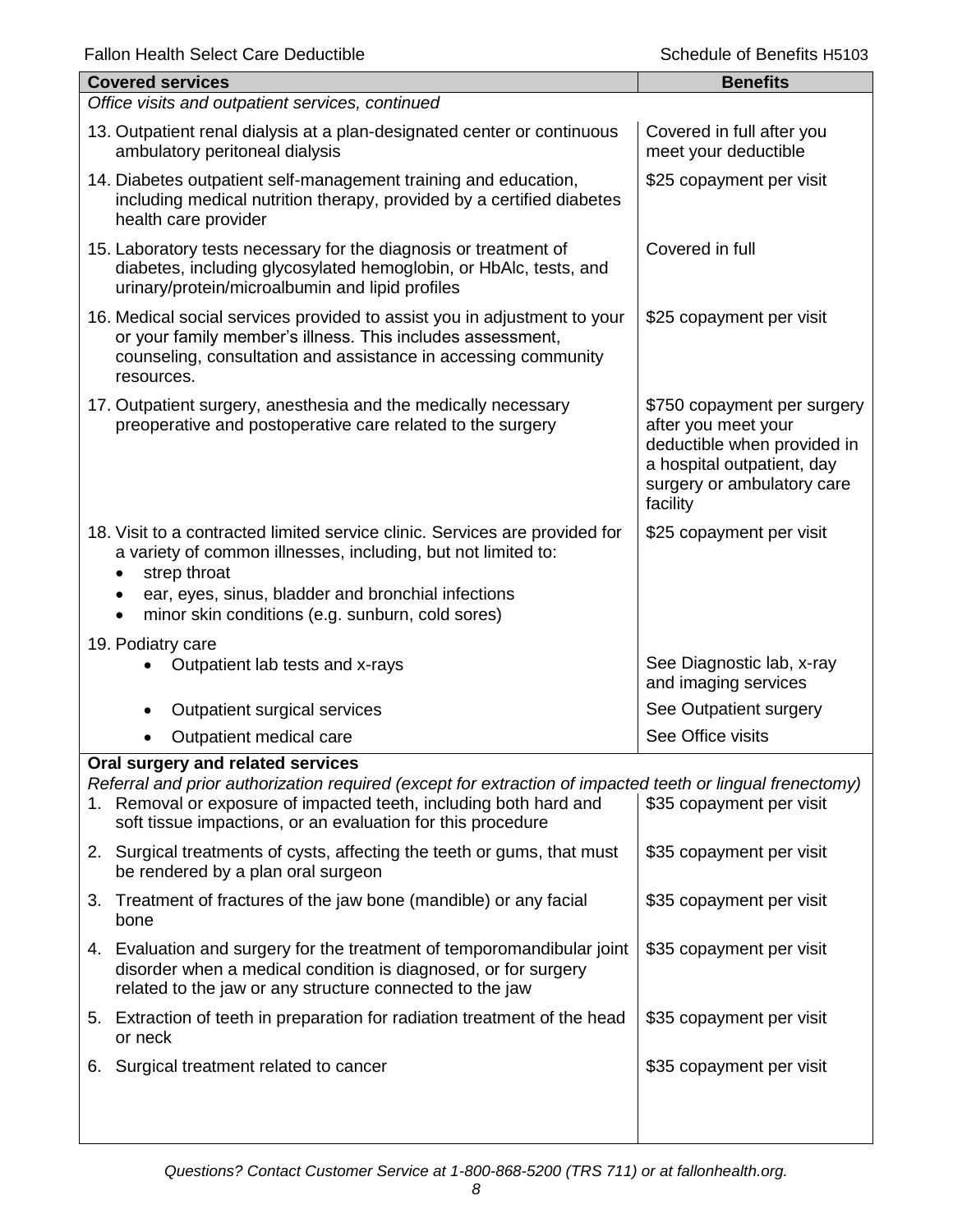| <b>Covered services</b>                                                                                                                                                                                                                        | <b>Benefits</b>                                                                     |  |  |
|------------------------------------------------------------------------------------------------------------------------------------------------------------------------------------------------------------------------------------------------|-------------------------------------------------------------------------------------|--|--|
| Oral surgery and related services, continued                                                                                                                                                                                                   |                                                                                     |  |  |
| 7. Emergency medical care, such as, to relieve pain and stop bleeding<br>as a result of accidental injury to sound natural teeth or tissues,<br>when provided as soon as medically possible after the injury. This                             | \$25 copayment per visit to a<br>physician's or dentist's office                    |  |  |
| does not include restorative or other dental services. No referral or<br>authorization is required. Go to the closest provider.                                                                                                                | \$500 copayment per visit to<br>an emergency room after<br>you meet your deductible |  |  |
| Note: These benefits are for oral surgery services in an office setting. Oral surgery services in a<br>hospital outpatient, day surgery or ambulatory care facility, or as an inpatient are covered in full after<br>you meet your deductible. |                                                                                     |  |  |
| See Office visits and outpatient services for diagnostic lab and X-ray services.                                                                                                                                                               |                                                                                     |  |  |
| <b>Organ transplants</b>                                                                                                                                                                                                                       |                                                                                     |  |  |
| Referral and prior authorization required<br>1. Office visits related to the transplant                                                                                                                                                        | \$25 copayment per visit with<br>a PCP and certain other<br>providers               |  |  |
|                                                                                                                                                                                                                                                | \$35 copayment per visit with<br>a specialist                                       |  |  |
| 2. Inpatient hospital services, including room and board in a<br>semiprivate room and the services and supplies that would<br>ordinarily be furnished to you while you are an inpatient                                                        | \$750 copayment per<br>admission after you meet<br>your deductible                  |  |  |
| 3. Human leukocyte antigen (HLA) or histocompatability locus antigen<br>testing for A, B or DR antigens, or any combination thereof,<br>necessary to establish bone marrow transplant donor suitability of a<br>member                         | Covered in full                                                                     |  |  |
| Pediatric dental services*<br>(for members under the age of 19)                                                                                                                                                                                | See Addendum: Pediatric<br><b>Dental Services</b>                                   |  |  |
| Pediatric vision services*<br>(for members under the age of 19)                                                                                                                                                                                | See Addendum: Pediatric<br><b>Vision Services</b>                                   |  |  |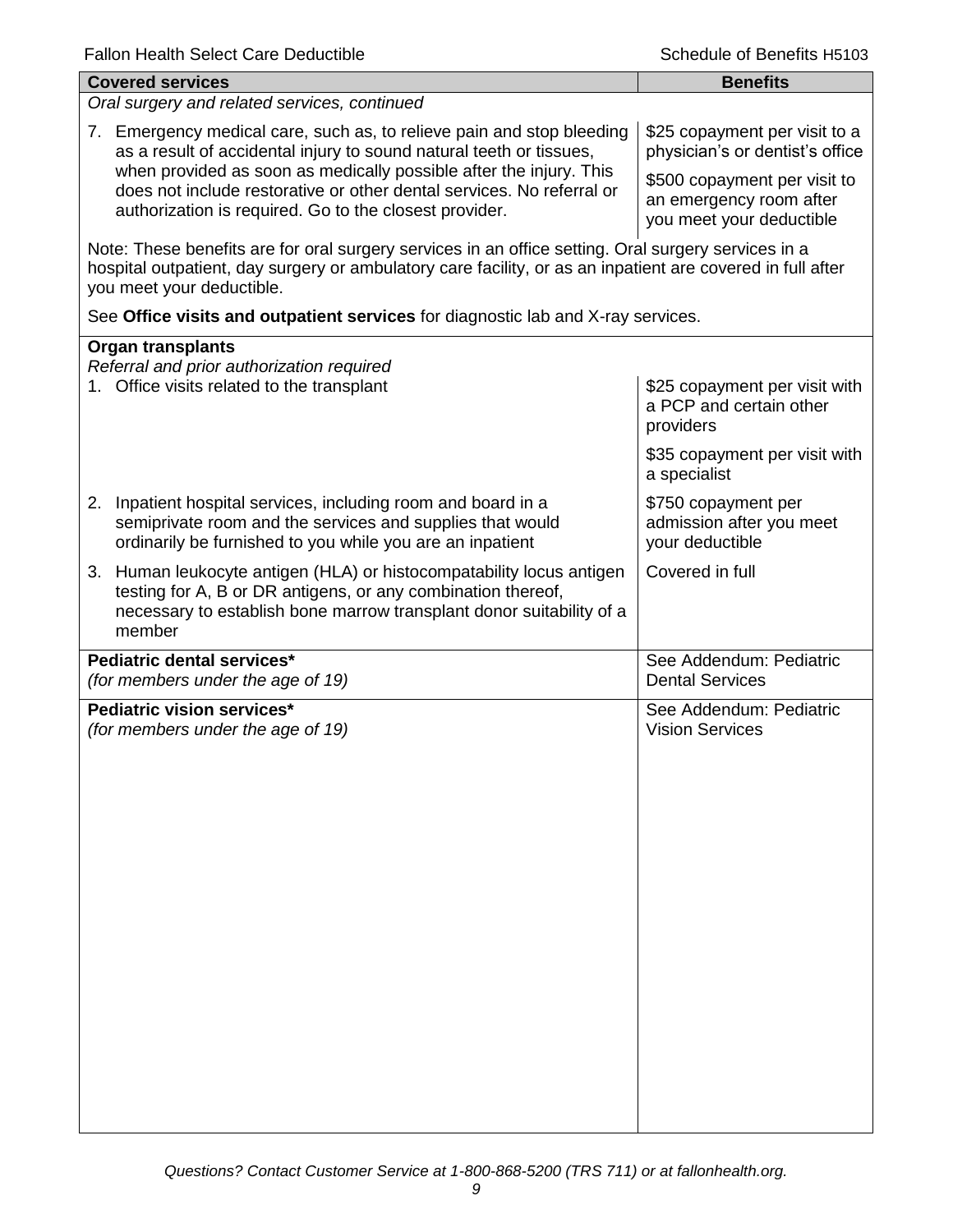| <b>Covered services</b>                                                                                                                                                                                                                                                                                                                                                                                                                                                                    | <b>Benefits</b>                                                                                                                                            |  |  |
|--------------------------------------------------------------------------------------------------------------------------------------------------------------------------------------------------------------------------------------------------------------------------------------------------------------------------------------------------------------------------------------------------------------------------------------------------------------------------------------------|------------------------------------------------------------------------------------------------------------------------------------------------------------|--|--|
| <b>Prescription drugs</b>                                                                                                                                                                                                                                                                                                                                                                                                                                                                  |                                                                                                                                                            |  |  |
| Covered prescription items:<br>• Prescription medication<br>Prescription contraceptive drugs and devices*<br>$\bullet$<br>Hormone replacement therapy for peri- and post-menopausal<br>women<br>Injectable agents (self-administered**)<br>Insulin                                                                                                                                                                                                                                         | Network pharmacy:<br>Tier 1: \$5 copayment<br>Tier 2: \$25 copayment<br>Tier 3: \$40 copayment<br>Tier 4: \$250 copayment<br>for up to a 30-day supply     |  |  |
| Syringes (including insulin syringes) or needles when medically<br>$\bullet$<br>necessary<br>Supplies for the treatment of diabetes, as required by state law,<br>including:<br>blood glucose monitoring strips<br>$\qquad \qquad -$<br>urine glucose strips<br>$\overline{\phantom{m}}$<br>lancets<br>$\overline{\phantom{0}}$<br>ketone strips<br>Special medical formulas to treat certain metabolic disorders as<br>$\bullet$<br>required by state law (prior authorization required). | Mail-order pharmacy:<br>Tier 1: \$10 copayment<br>Tier 2: \$50 copayment<br>Tier 3: \$80 copayment<br>Tier 4: \$750 copayment<br>for up to a 90-day supply |  |  |
| *Generic prescription contraceptive drugs and devices are covered in<br>full. Brand name prescription contraceptive drugs and devices with no<br>generic equivalent are covered in full (prior authorization required).                                                                                                                                                                                                                                                                    |                                                                                                                                                            |  |  |
| ** Injectables administered in the doctor's office or under other<br>professional supervision are covered as a medical benefit.                                                                                                                                                                                                                                                                                                                                                            |                                                                                                                                                            |  |  |
| Orally administered anticancer medications used to kill or slow the<br>growth of cancerous cells                                                                                                                                                                                                                                                                                                                                                                                           | Covered in full                                                                                                                                            |  |  |
| Certain medications cannot be limited to a 30-day supply due to<br>manufacturer packaging, for example, a prefilled syringe. In these<br>cases, you will be charged the applicable copay/coinsurance based on<br>the actual day supply.                                                                                                                                                                                                                                                    |                                                                                                                                                            |  |  |
| Note: Medical and surgical supplies obtained through a pharmacy may<br>have a drug prescription benefit cost-sharing applied.                                                                                                                                                                                                                                                                                                                                                              |                                                                                                                                                            |  |  |
|                                                                                                                                                                                                                                                                                                                                                                                                                                                                                            |                                                                                                                                                            |  |  |
|                                                                                                                                                                                                                                                                                                                                                                                                                                                                                            |                                                                                                                                                            |  |  |
|                                                                                                                                                                                                                                                                                                                                                                                                                                                                                            |                                                                                                                                                            |  |  |
|                                                                                                                                                                                                                                                                                                                                                                                                                                                                                            |                                                                                                                                                            |  |  |
|                                                                                                                                                                                                                                                                                                                                                                                                                                                                                            |                                                                                                                                                            |  |  |
|                                                                                                                                                                                                                                                                                                                                                                                                                                                                                            |                                                                                                                                                            |  |  |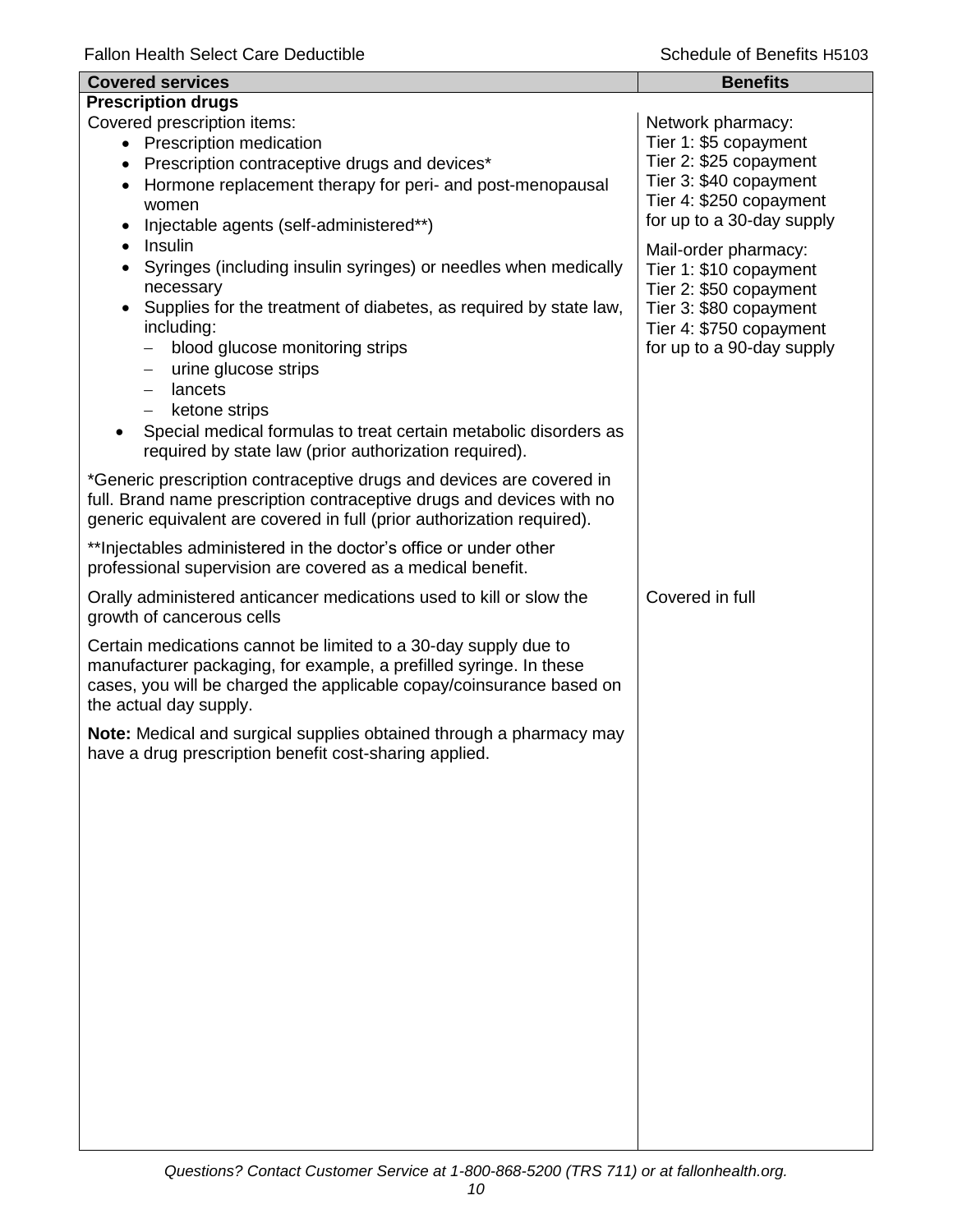| <b>Covered services</b> |                                                                                                                                                                                                                                                                                                                                                                                                                                                                                           | <b>Benefits</b> |  |  |
|-------------------------|-------------------------------------------------------------------------------------------------------------------------------------------------------------------------------------------------------------------------------------------------------------------------------------------------------------------------------------------------------------------------------------------------------------------------------------------------------------------------------------------|-----------------|--|--|
| <b>Preventive care</b>  |                                                                                                                                                                                                                                                                                                                                                                                                                                                                                           |                 |  |  |
|                         | 1. Routine physical exams for the prevention and detection of disease                                                                                                                                                                                                                                                                                                                                                                                                                     | Covered in full |  |  |
|                         | 2. Immunizations that are included on the formulary, that are for<br>covered medical benefits and that are ordered, supplied and<br>administered by a plan physician. If administered by a plan<br>specialist, you will generally need to obtain a referral to see the<br>specialist.                                                                                                                                                                                                     | Covered in full |  |  |
|                         | 3. A baseline mammogram for women age 35 to 40, and a yearly<br>mammogram for women age 40 and older                                                                                                                                                                                                                                                                                                                                                                                      | Covered in full |  |  |
|                         | 4. Routine gynecological care services, including an annual Pap<br>smear (cytological screening) and pelvic exam                                                                                                                                                                                                                                                                                                                                                                          | Covered in full |  |  |
| 5.                      | Routine eye exams, once in each 12-month period                                                                                                                                                                                                                                                                                                                                                                                                                                           | Covered in full |  |  |
| 6.                      | Hearing and vision screening                                                                                                                                                                                                                                                                                                                                                                                                                                                              | Covered in full |  |  |
|                         | 7. Well-child care and pediatric services, at least six times during the<br>child's first year after birth, at least three times during the next year,<br>then at least annually until the child's sixth birthday. This includes<br>the following services, as recommended by the physician and in<br>accordance with state law:<br>• physical examination<br>• history<br>measurements<br>• sensory screening<br>• neuropsychiatric evaluation<br>• development screening and assessment | Covered in full |  |  |
|                         | 8. Pediatric services including:<br>• appropriate immunizations<br>• hereditary and metabolic screening at birth<br>• newborn hearing screening test performed before the newborn<br>infant is discharged from the hospital or birthing center<br>• tuberculin tests, hematocrit, hemoglobin, and other appropriate<br>blood tests and urinalysis<br>• lead screening                                                                                                                     | Covered in full |  |  |
|                         | 9. Female consultations, examinations, procedures, contraceptive<br>devices, and medical services related to the use of all contraceptive<br>methods*                                                                                                                                                                                                                                                                                                                                     | Covered in full |  |  |
|                         | 10. Tobacco counseling sessions with your primary physician or other<br>provider designed to create a plan to stop smoking.                                                                                                                                                                                                                                                                                                                                                               | Covered in full |  |  |
|                         | * Prescription contraceptive devices are covered under the prescription<br>drug benefit.                                                                                                                                                                                                                                                                                                                                                                                                  |                 |  |  |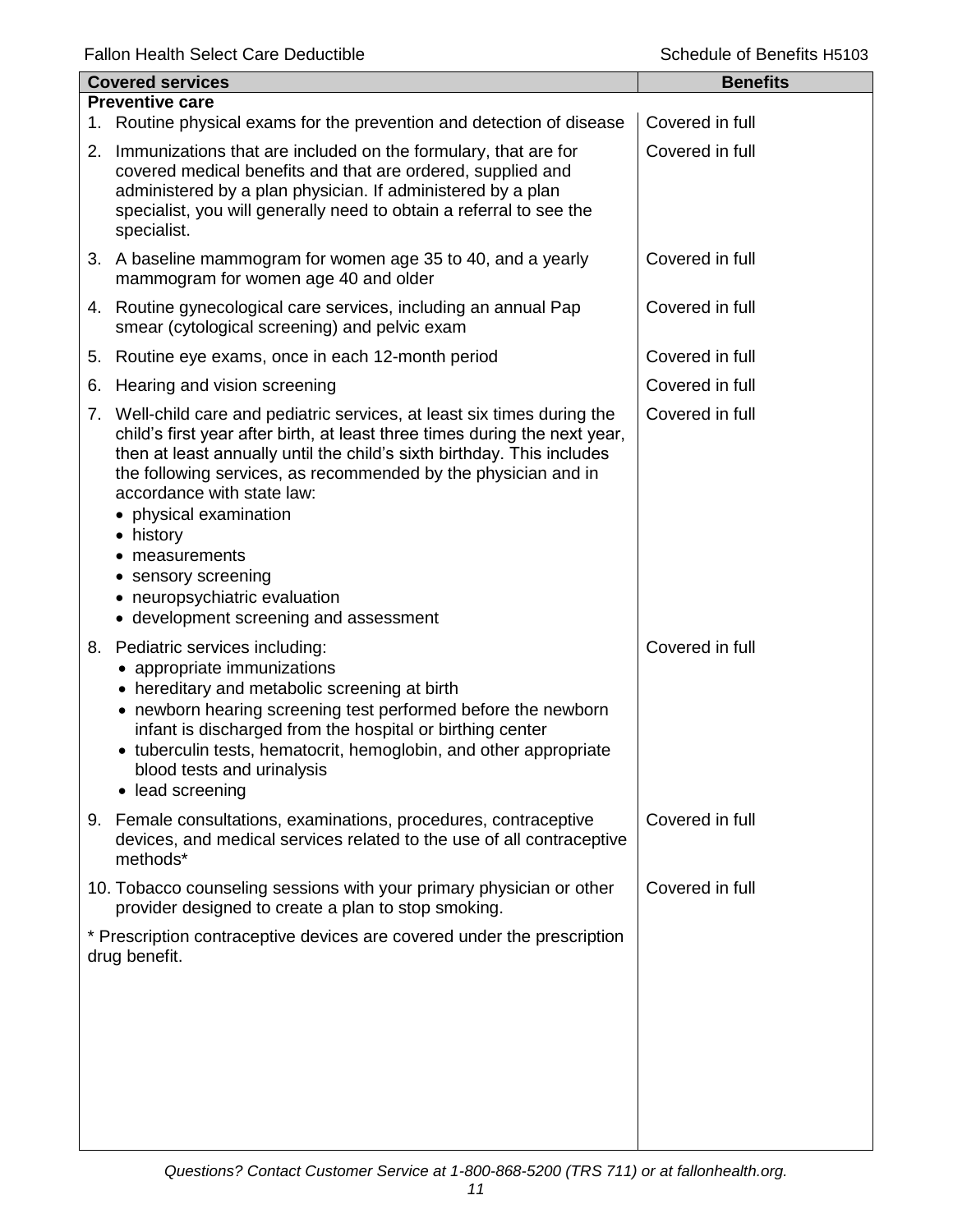|    | <b>Covered services</b>                                                                                                                                                                                                                                                                                                                                                                                                                            | <b>Benefits</b>                                                    |
|----|----------------------------------------------------------------------------------------------------------------------------------------------------------------------------------------------------------------------------------------------------------------------------------------------------------------------------------------------------------------------------------------------------------------------------------------------------|--------------------------------------------------------------------|
| 1. | <b>Reconstructive surgery</b><br>Referral and prior authorization required (unless provided by a Reliant<br>Medical Group specialist and you have a Reliant Medical Group PCP)<br>Inpatient hospital services including room and board in a<br>semiprivate room and the services and supplies that would<br>ordinarily be furnished to you while you are an inpatient, including<br>Massachusetts mandated services for cleft lip and cleft palate | \$750 copayment per<br>admission after you meet<br>your deductible |
|    | <b>Rehabilitation and habilitation services</b><br>Referral required<br>1. Physical and occupational therapy services are covered for up to<br>60 visits combined per benefit period when medically necessary<br>with a PCP referral. After 60 combined physical and occupational<br>therapy visits, prior authorization based on medical necessity is<br>required for additional visits.                                                          | \$35 copayment per visit                                           |
|    | 2. Medically necessary services for the diagnosis and treatment of<br>speech, hearing and language disorders when services are<br>provided by a plan provider who is a speech-language pathologist<br>or audiologist; and at a plan facility or a plan provider's office with a<br>PCP referral. After 30 speech therapy visits, prior authorization<br>based on medical necessity is required for additional visits.                              | \$35 copayment per visit                                           |
|    | 3. Cardiac rehabilitation services to treat cardiovascular disease in<br>accordance with state law and Department of Public Health<br>regulations                                                                                                                                                                                                                                                                                                  | \$35 copayment per visit                                           |
|    | 4. Medically necessary early intervention services delivered by a<br>certified early intervention specialist, according to operational<br>standards developed by the Department of Public Health, for<br>children from birth to their third birthday.                                                                                                                                                                                              | Covered in full                                                    |
|    | 5. Pulmonary rehabilitation services for chronic obstructive pulmonary<br>disease (COPD) are covered for up to two one-hour sessions per<br>day, for up to 36 lifetime sessions.                                                                                                                                                                                                                                                                   | Covered in full after you<br>meet your deductible                  |
|    | <b>Skilled nursing facility services</b><br>Referral and prior authorization required<br>1. Inpatient hospital services, for up to 100 days per benefit period<br>provided criteria is met, including room and board in a semiprivate<br>room and the services and supplies that would ordinarily be<br>furnished to you while you are an inpatient                                                                                                | \$750 copayment per<br>admission after you meet<br>your deductible |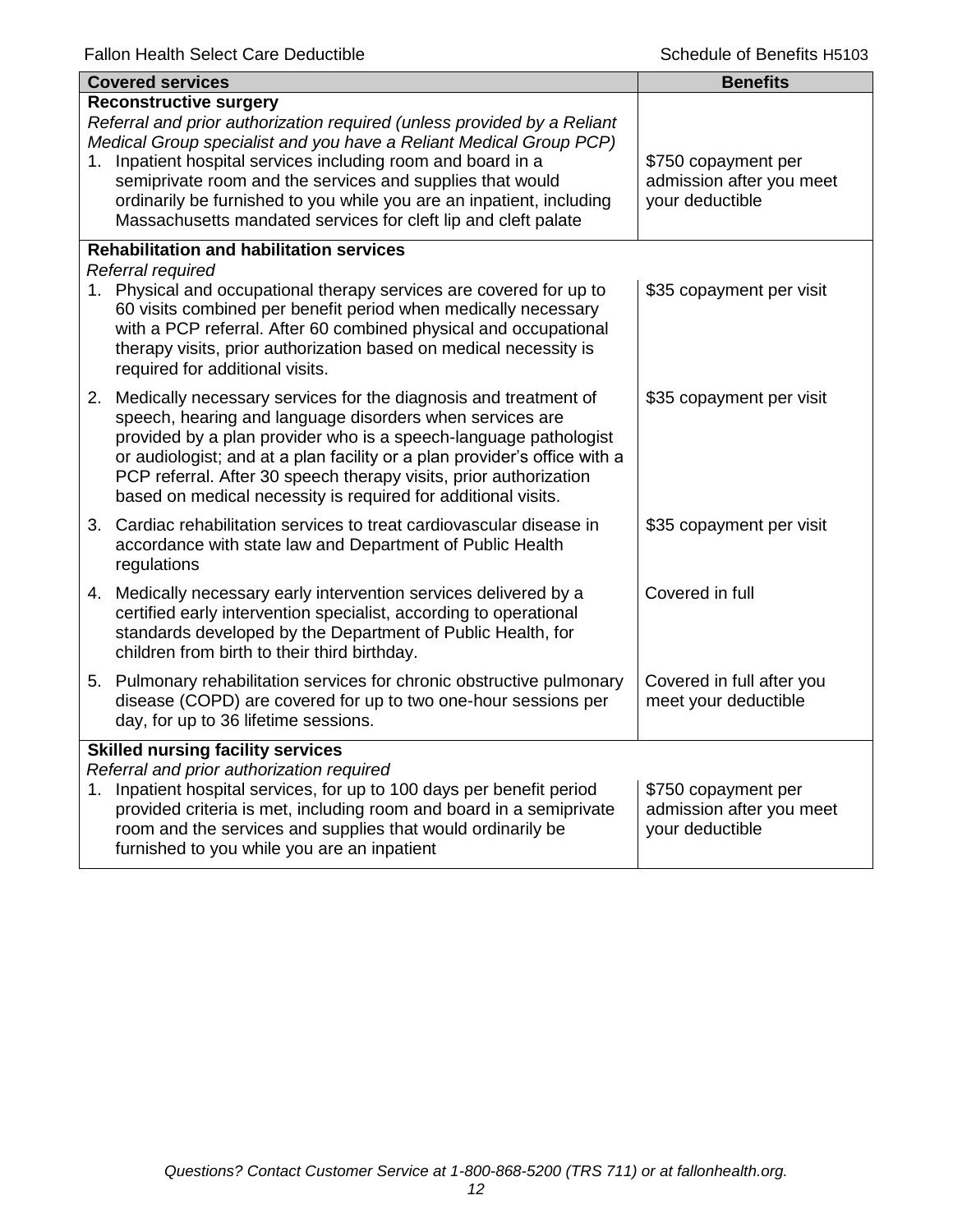## **Addendum Pediatric Dental Services**

#### *This addendum is part of your Member* Handbook/Evidence of Coverage.

This addendum provides you with the cost-sharing that you are responsible for when you get covered pediatric dental care from a plan dentist for members under the age of 19. For a list of plan dentists, go to fallonhealth.org or call Customer Service at 1-800-868-5200 (TRS 711).

### **Preventive and Diagnostic Services**

|                                                                             | <b>Benefits</b> |
|-----------------------------------------------------------------------------|-----------------|
| <b>Preventive and Diagnostic Services</b>                                   |                 |
| Comprehensive Evaluation (once per lifetime per provider or location)<br>٠  |                 |
| Periodic Oral Exams (two per benefit period)<br>$\bullet$                   |                 |
| Limited oral evaluation (two per benefit period)<br>$\bullet$               |                 |
| Full mouth x-rays (once every 36 months per provider or location)<br>٠      |                 |
| Panoramic x-rays (once every 36 months per provider or location)            |                 |
| Bitewing x-rays (two per benefit period)<br>٠                               | Covered in full |
| Single tooth x-rays (one per visit)                                         |                 |
| Teeth cleaning, including minor scaling procedures (two per benefit period) |                 |
| Fluoride Treatments (one per day per provider or location)<br>٠             |                 |
| Space maintainers                                                           |                 |
| Sealants (Please note: Sealants are not covered on previously restored      |                 |
| teeth) (Once every 36 months per provider or location)                      |                 |

## **Basic Covered Services**

|                                                                                                                                                                                                                                                                                                                                                                                           | <b>Benefits</b> |
|-------------------------------------------------------------------------------------------------------------------------------------------------------------------------------------------------------------------------------------------------------------------------------------------------------------------------------------------------------------------------------------------|-----------------|
| <b>Basic Covered Services</b><br>Amalgam restorations (once per benefit period per tooth)<br>Composite resin restorations (once per benefit period per tooth)<br>Recement crowns/onlays                                                                                                                                                                                                   |                 |
| Rebase or reline dentures (once every 24 months)<br>Root canals on permanent teeth (once per lifetime per tooth)<br>Prefabricated stainless steel crowns (once per lifetime per tooth)<br>Periodontal scaling and root planning (once every 36 months)<br>Simple extractions (once per lifetime per tooth, erupted or exposed root)<br>Surgical extractions (once per lifetime per tooth) | 25% coinsurance |
| Vital pulpotomy<br>Apeicocectomy<br>Palliative care<br>Anesthesia                                                                                                                                                                                                                                                                                                                         |                 |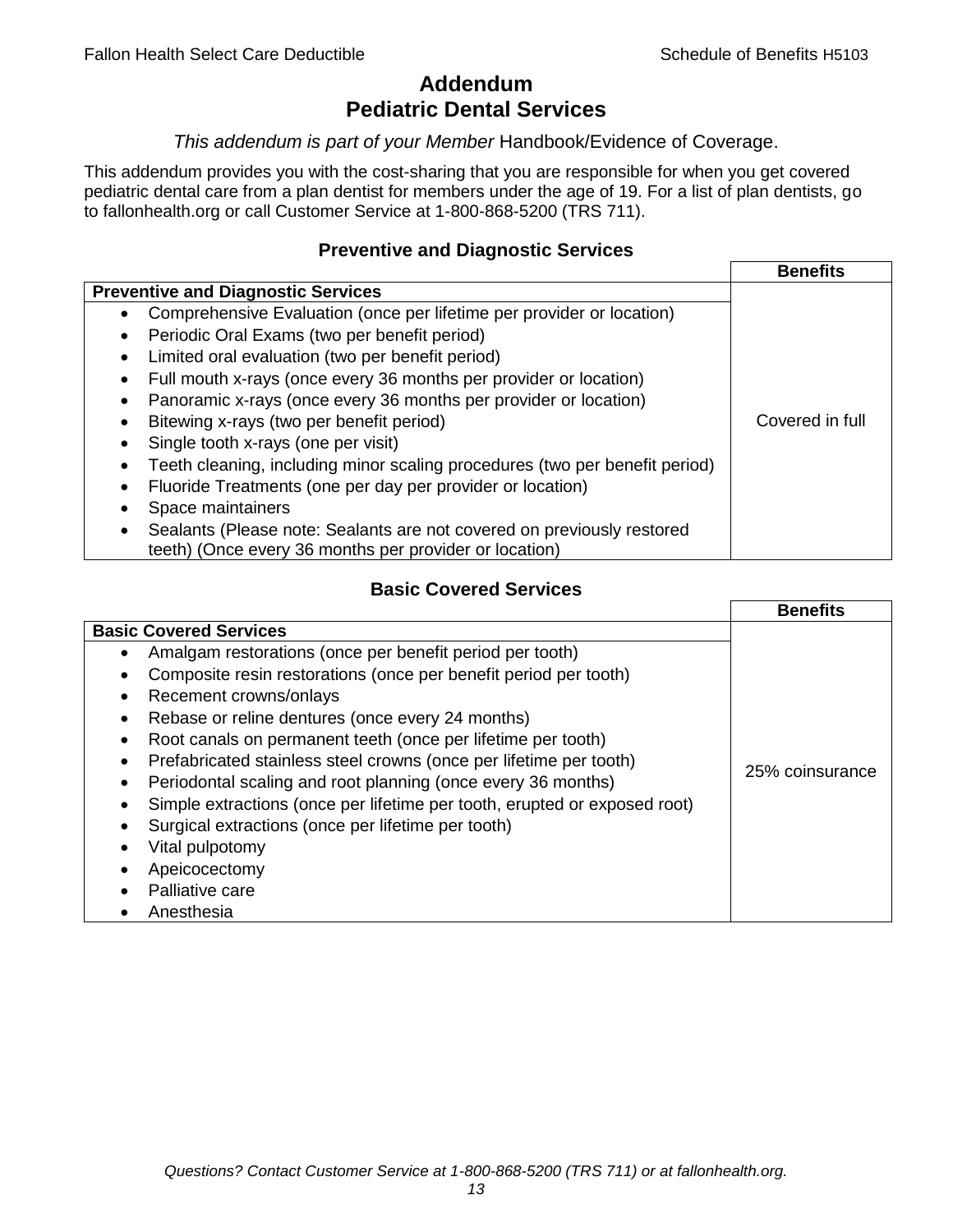## **Major Restorative Services**

|                                                                                                    | <b>Benefits</b> |
|----------------------------------------------------------------------------------------------------|-----------------|
| <b>Major Restorative Services</b>                                                                  |                 |
| • Crown, resin (once every 60 months per tooth)                                                    |                 |
| Porcelain/ceramic crowns (once every 60 months per tooth)<br>$\bullet$                             | 50% coinsurance |
| Porcelain fused to metal/mobile/high noble crowns (once every 60 months<br>$\bullet$<br>per tooth) |                 |
| Partial and complete dentures (once every 84 months)<br>$\bullet$                                  |                 |

## **Orthodontia**

|                                                                                                                                                                                                                                                                        | <b>Benefits</b> |
|------------------------------------------------------------------------------------------------------------------------------------------------------------------------------------------------------------------------------------------------------------------------|-----------------|
| Orthodontia                                                                                                                                                                                                                                                            |                 |
| Coverage is provided for services under the following conditions: only when<br>medically necessary; patient must have severe and handicapping malocclusion as<br>defined by HLD index score of 28 and/or one or more auto qualifiers. Prior<br>authorization required. | 50% coinsurance |

## **Related exclusions**

1. Any service that is not listed in this addendum is not covered.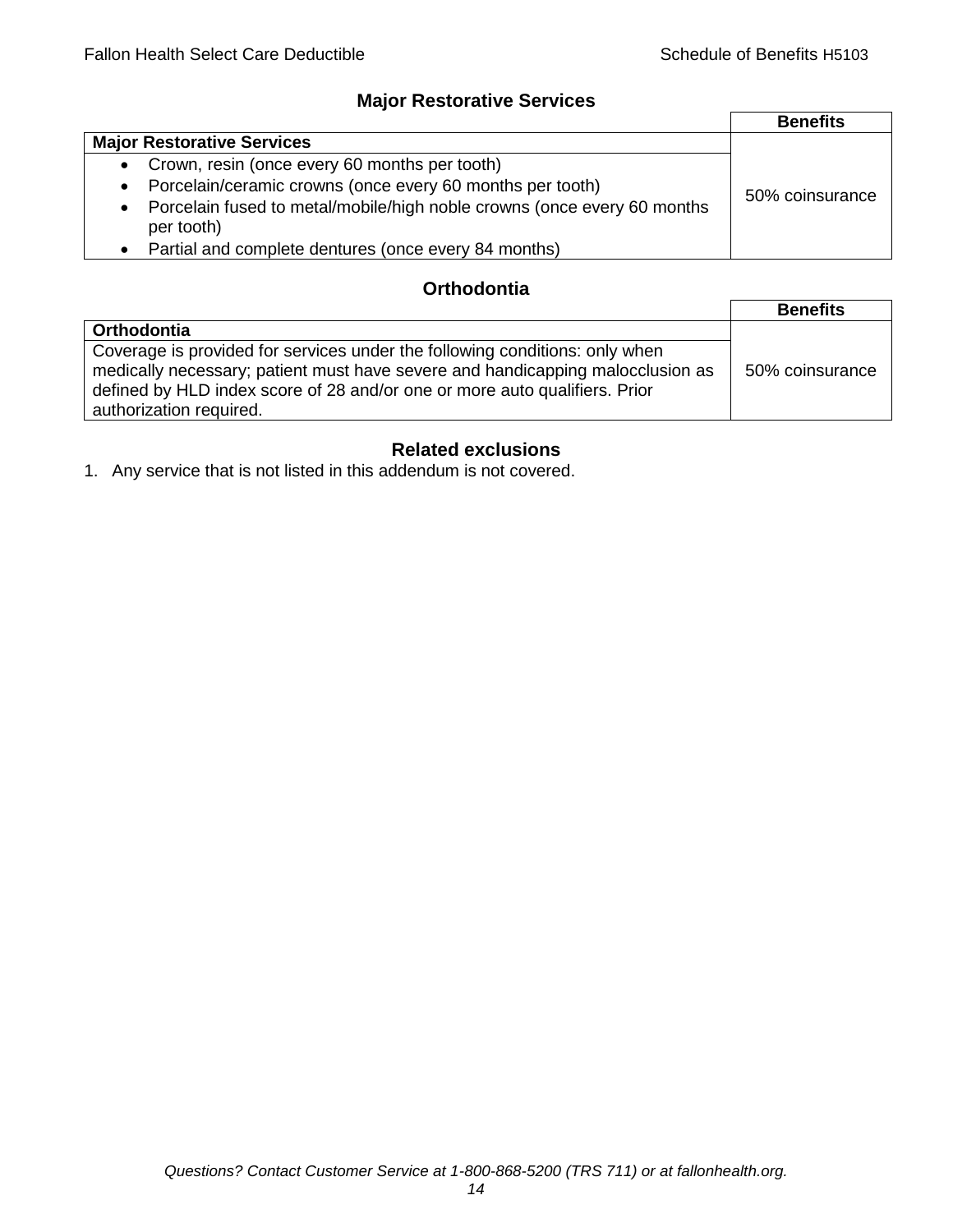## **Addendum Pediatric Vision Services**

#### This addendum is part of your *Member Handbook/Evidence of Coverage*.

This addendum provides you with the cost-sharing that you are responsible for when you get covered pediatric vision care from a plan vision provider for members under the age of 19. For more information about your eye and vision care benefits, including a list of plan vision providers, go to fallonhealth.org or call Customer Service at 1-800-868-5200 (TRS 711).

| Service                                                 | Member cost                         |
|---------------------------------------------------------|-------------------------------------|
| Eye exam                                                |                                     |
| Exam with dilation as necessary, once per calendar year | \$0                                 |
| <b>Frames</b>                                           |                                     |
| One designated set, once per calendar year              | \$0                                 |
| Lenses:                                                 |                                     |
| <b>Standard lenses</b>                                  |                                     |
| Single vision                                           | \$0                                 |
| <b>Bifocal</b>                                          | \$0                                 |
| <b>Trifocal</b>                                         | \$0                                 |
| Lenticular                                              | \$0                                 |
| Progressive lenses                                      |                                     |
| Standard                                                | \$0                                 |
| Premium                                                 | \$0 for first \$120 of retail cost, |
|                                                         | 80% of any additional retail cost.  |
| Lens options                                            |                                     |
| Choice of plastic or glass lenses                       | \$0                                 |
| UV treatment                                            | \$0                                 |
| Tint – includes fashion and gradient tinting, and       | \$0                                 |
| oversized and glass-grey #3 prescription sunglass       |                                     |
| lenses                                                  |                                     |
| Standard plastic scratch coating                        | \$0                                 |
| Standard polycarbonate (kids)                           | \$0                                 |
| Plastic photosensitive lenses                           | \$0                                 |
| Other options:                                          |                                     |
| Intermediate vision lenses                              | \$0                                 |
| Standard anti-reflective                                | \$45                                |
| Photochromic plastic                                    | 80% of retail cost                  |
| <b>Blended segment lenses</b>                           | 80% of retail cost                  |
| <b>Polarized lenses</b>                                 | 80% of retail cost                  |
| Premium anti-reflective costing                         | 80% of retail cost                  |
| Ultra anti-reflective coating                           | 80% of retail cost                  |
| Hi-Index lenses                                         | 80% of retail cost                  |
| Other add-ons                                           | 80% of retail cost                  |
| Additional complete pairs of eyewear                    | 60% of retail                       |
|                                                         |                                     |
|                                                         |                                     |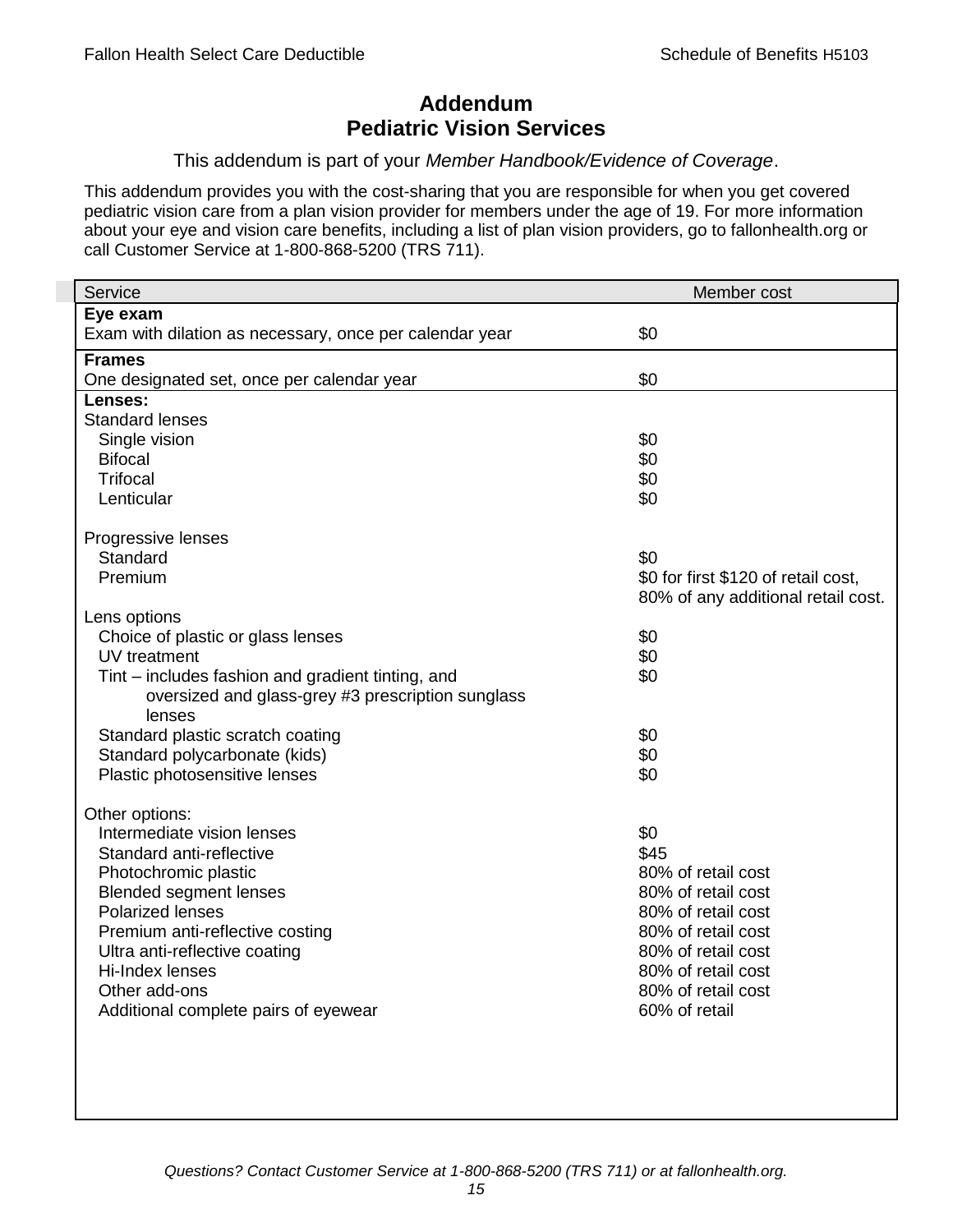| <b>Contact lenses</b><br>One pair of conventional contact lenses, in place of<br>eyeglass lenses                                                                                                                                                                                                                                  | \$0 for first \$150 of retail cost,<br>75% of any additional retail cost. |
|-----------------------------------------------------------------------------------------------------------------------------------------------------------------------------------------------------------------------------------------------------------------------------------------------------------------------------------|---------------------------------------------------------------------------|
| In place of a pair of conventional contact lenses, the<br>member may elect either of the following options:<br>Up to a 6 month supply of monthly or two-week<br>$\bullet$<br>single vision spherical or toric contact lenses<br>Up to a 3 month supply of daily disposable single<br>$\bullet$<br>vision spherical contact lenses |                                                                           |
| Standard contact lens fit and follow-up<br>Premium contact lens fit and follow-up<br>Additional conventional contact lenses                                                                                                                                                                                                       | Up to \$55<br>10% discount from retail price<br>85% of retail cost<br>\$0 |
| Medically necessary contact lenses, in place of other<br>eyewear                                                                                                                                                                                                                                                                  |                                                                           |
| Low vision services                                                                                                                                                                                                                                                                                                               | \$0                                                                       |
| •One comprehensive low vision evaluation, once<br>every five years, when medically necessary                                                                                                                                                                                                                                      | \$0                                                                       |
| • Follow-up care, four visits in any five year period,<br>when medically necessary<br>• Low vision aids, such as high-power spectacles,<br>magnifiers, and telescopes, once every 24<br>months, when medically necessary                                                                                                          | 25% of retail cost                                                        |
| Additional discounts on vision items are available; see<br>a plan provider or contact the plan for details.                                                                                                                                                                                                                       |                                                                           |

## **Related exclusions**

- 1. Orthoptic or vision training, subnormal vision aids and any associated supplemental testing; Aniseikonic lenses.
- 2. Medical and/or surgical treatment of the eye, eyes or supporting structures.
- 3. Any eye or vision examination, or any corrective eyewear required by a policyholder as a condition of employment; Safety eyewear.
- 4. Services provided as a result of any Workers' Compensation law, or similar legislation, or required by any governmental agency or program whether federal, state or subdivisions thereof.
- 5. Non-prescription lenses and/or contact lenses.
- 6. Non-prescription sunglasses.
- 7. Two pair of glasses in lieu of bifocals.
- 8. Services rendered after the date an insured person ceases to be covered under the policy, except when vision materials ordered before coverage ended are delivered, and the services rendered to the insured person are within 31 days from the date of such order.
- 9. Services or materials provided by any other group benefit plan providing vision care.
- 10. Lost or broken lenses, frames, glasses, or contact lenses will not be replaced except in the next benefit period when vision materials would become available.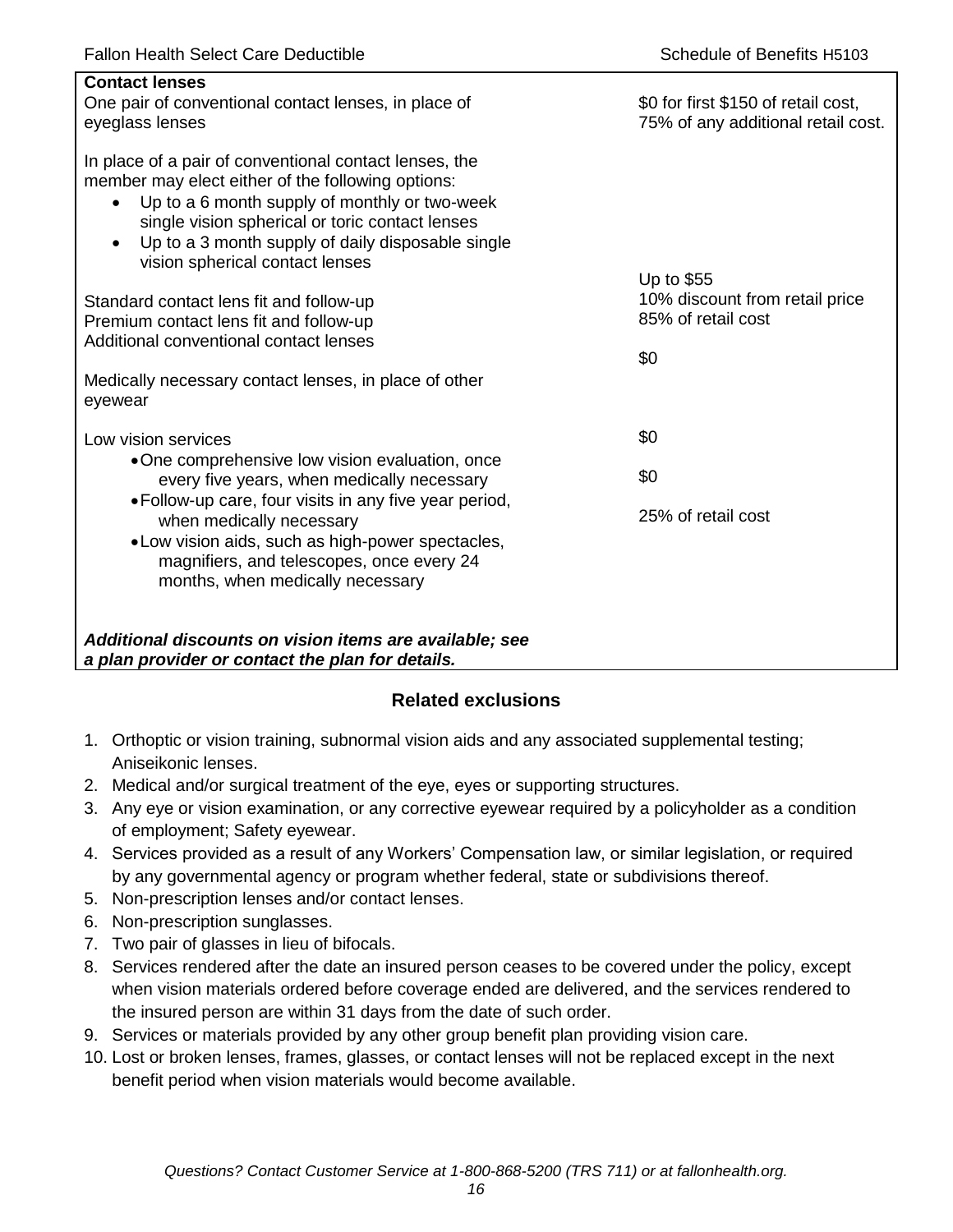# Notice of nondiscrimination

Fallon Health complies with applicable Federal civil rights laws and does not discriminate on the basis of race, color, national origin, age, disability or sex. Fallon does not exclude people or treat them differently because of race, color, national origin, age, disability or sex.

Fallon Health:

- Provides free aids and services to people with disabilities to communicate effectively with us, such as:
	- o Qualified sign language interpreters
	- $\circ$  Written information in other formats (large print, audio, accessible electronic formats, other formats)
- Provides free language services to people whose primary language is not English, such as:
	- o Qualified interpreters
	- o Information written in other languages

If you need these services, contact Customer Service at the phone number on the back of your member ID card, or by email at cs@fallonhealth.org.

If you believe that Fallon Health has failed to provide these services or discriminated in another way on the basis of race, color, national origin, age, disability or sex, you can file a grievance with:

Compliance Director Fallon Health 10 Chestnut St. Worcester, MA 01608

Phone: 1-508-368-9988 (TRS 711) Email: compliance@fallonhealth.org

You can file a grievance in person or by mail, fax or email. If you need help filing a grievance, the Compliance Director is available to help you.

You can also file a civil rights complaint with the U.S. Department of Health and Human Services, Office for Civil Rights, electronically through the Office for Civil Rights Complaint Portal, available at https://ocrportal.hhs.gov/ocr/portal/lobby.jsf, or by mail or phone at:

U.S. Department of Health and Human Services 200 Independence Avenue SW., Room 509F, HHH Building Washington, D.C., 20201

Phone: 1-800-368-1019 (TDD: 1-800-537-7697)

Complaint forms are available at http://www.hhs.gov/ocr/office/file/index.html.

16-735-009 Rev. 01 4/17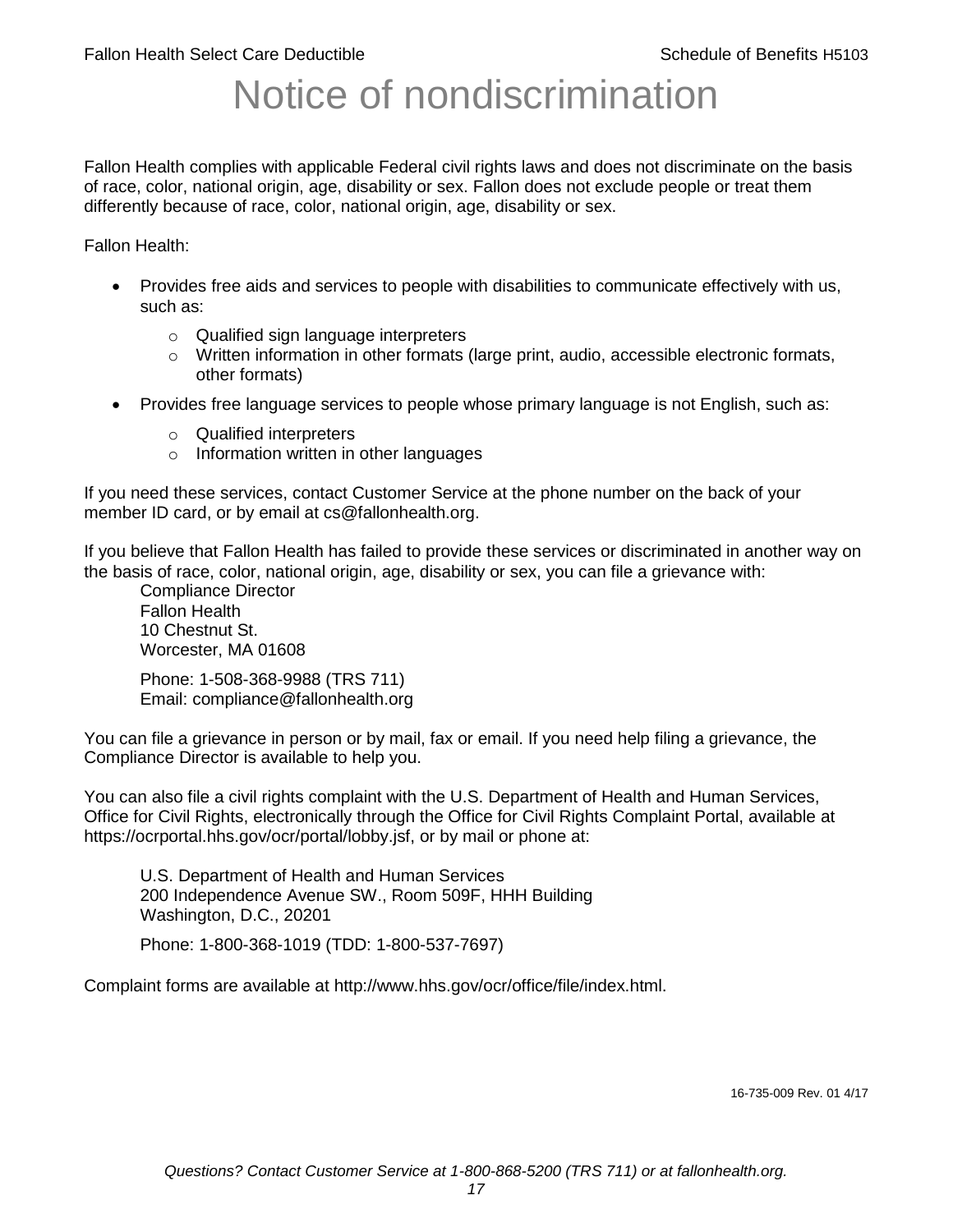# Important!

If you, or someone you're helping, has questions about Fallon Health, you have the right to get help and information in your language at no cost. To talk to an interpreter, call 1-800-868-5200.

#### **Spanish:**

Si usted, o alguien a quien usted está ayudando, tiene preguntas acerca de Fallon Health, tiene derecho a obtener ayuda e información en su idioma sin costo alguno. Para hablar con un intérprete, llame al 1-800-868-5200.

#### **Portuguese:**

Se você, ou alguém a quem você está ajudando, tem perguntas sobre o Fallon Health, você tem o direito de obter ajuda e informação em seu idioma e sem custos. Para falar com um intérprete, ligue para 1-800-868-5200.

#### **Chinese:**

如果您,或是您正在協助的對象,有關於[插入項目的名稱 Fallon Health 方面的問題, 您有權利免費以您的母語得到幫助和訊息。洽詢一位翻譯員, 請撥電話 [在此插入數字 1-800-868-5200.

#### **Haitian Creole:**

Si oumenm oswa yon moun w ap ede gen kesyon konsènan Fallon Health, se dwa w pou resevwa asistans ak enfòmasyon nan lang ou pale a, san ou pa gen pou peye pou sa. Pou pale avèk yon entèprèt, rele nan 1-800-868-5200.

#### **Vietnamese:**

Nếu quý vị, hay người mà quý vị đang giúp đỡ, có câu hỏi về Fallon Health, quý vị sẽ có quyền được giúp và có thêm thông tin bằng ngôn ngữ của mình miễn phí. Để nói chuyện với một thông dịch viên, xin gọi 1-800-868-5200.

#### **Russian:**

Если у вас или лица, которому вы помогаете, имеются вопросы по поводу Fallon Health, то вы имеете право на бесплатное получение помощи и информации на вашем языке. Для разговора с переводчиком позвоните по телефону 1-800-868-5200.

#### **Arabic:**

إن كان لديك أو لدى شخص تساعده أسئلة بخصوص Health Fallon، فلديك الحق في الحصول على المساعدة والمعلومات الضرورية بلغتك من دون اية تكلفة .للتحدث مع مترجم اتصل ب .1-800-868-5200

### **Khmer/Cambodian:**

ប្រសិនបរើអ្នក ឬនរណាម្ននក់ដែលអ្នកកំពុងដែជយ ម្ននសំណួរអ្៎ពី Fallon Health រប, អ្នកម្ននសិេធិេ្រុលជំនួយនិងព័ែ៌ម្នន បៅកនុងភាសា ររស់អ្នក រោយម្ិនអ្ស់រ្ំ ក់ ។ ដររំម្ រនី ិយាយជាម្ួយអ្នក កែប្រ សូ ម្ 1-800-868-5200 ។